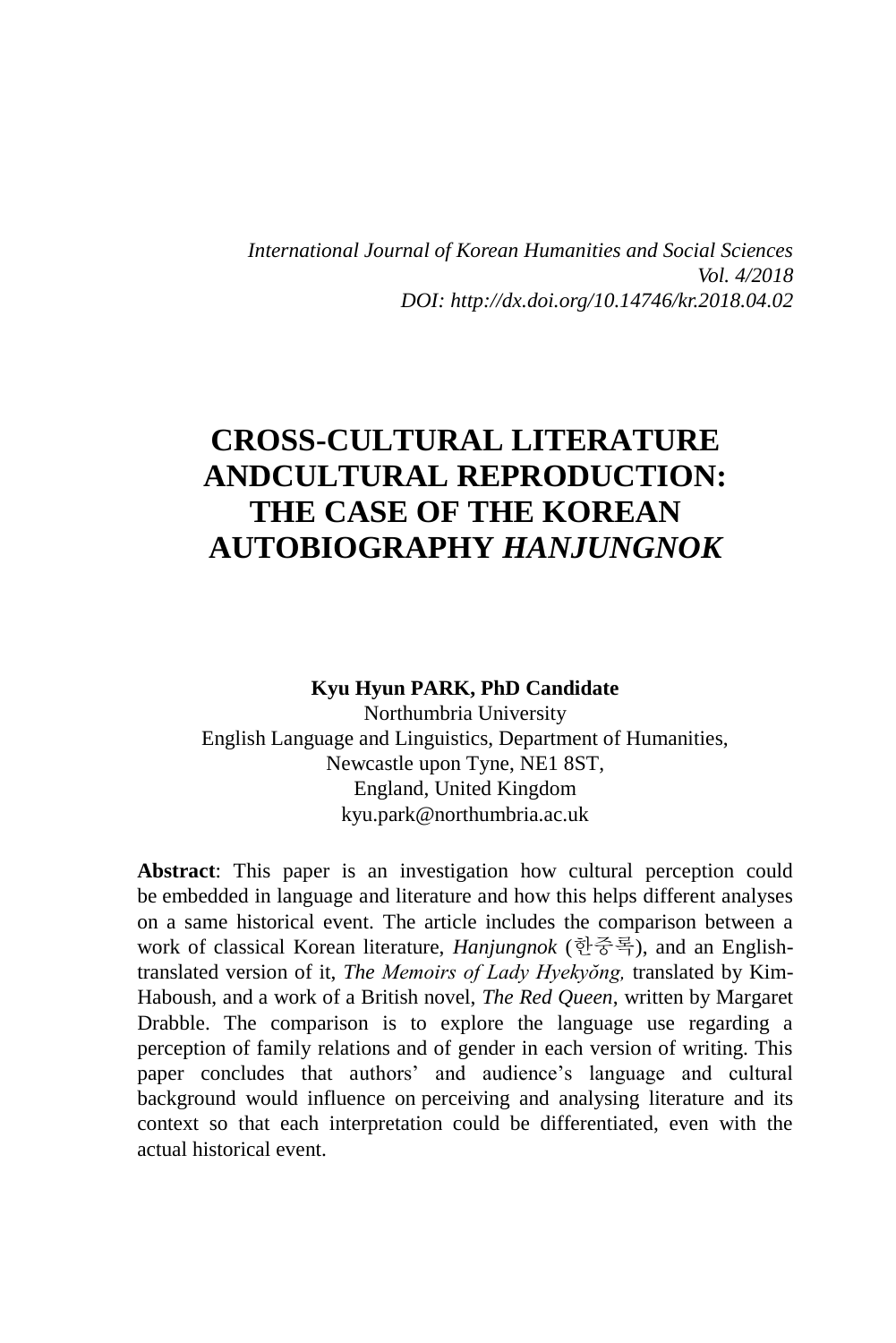*Kyu Hyun PARK: Cross-Cultural Literature and Cultural …*

**Key words**: Korean Literature, *Hyegyeonggung Hongssi*, Margaret Drabble, Universal Literature, *Hanjungnok*

### 비교문화 문학과 문화적 재생산: 한국의 자서전 한중록을 바탕으로

논문초록: 이 연구는 언어와 문학 속에 문화적 인식이 담겨 있는 지와 이러한 문화적 인식이 하나의 역사적 사건에 대해서 어떻게 다른 해석을 하는 지를 살펴본다. 이를 위해, 궁중소설인 한중록과, 킴-하부쉬가 영어로 번역한 한중록의 번역본, 마지막으로, 소설가 마가렛 드래블이 집필한 소설 '더 레드 퀸 (붉은 왕세자빈)'에서 사용된 언어들을 비교한다. 특히, 가족과 젠더에 관한 인식에 대해서 조사한다. 이 요소들을 통해서 작가와 독자들의 언어적, 문화적 배경에 따라서 문학을 인식하고 적용하는 것은 다르며, 또한 사실을 기반으로 한 역사적 상황에 대해서도 다른 해석이 가능할 수 있다는 것을 밝힌다.

주제어: 한국 문학, 혜경궁 홍씨, 마가렛 드래블, 한중록, 보편(적) 문학

#### **LITERATURA MIĘDZYKULTUROWA A KULTUROWE ODTWARZANIE: PRZYPADEK** *HANJUNGNOK* **– KOREAŃSKIEJ AUTOBIOGRAFII**

Abstrakt: Niniejszy artykuł skupia się na zjawisku percepcji kulturowej zanurzonej w literaturze i języku a także na tym, w jakim stopniu jest ono przydatna w analizach zjawisk historycznych. Tekst zawiera porównanie klasycznego dzieła koreańskiego, *Hanjungnok* (한중록) oraz jego angielskiego przekładu Kim Haboush – *The Memoirs of Lady Hyekyŏng* i powieści Margaret Drabble *The Red Queen*. Zestawienie to pozwala na porównanie języka wykorzystanego w tych powieściach w aspektach relacji rodzinnych i rodzaju każdej z tych pozycji. Artykuł prowadzi do wniosku, że tło kulturowe oraz język autora i odbiorcy wpływają na percepcję i analizę literatury z jej kontekstem. Każda z tych interpretacji różni się, mimo, że odnoszą się do tych samym faktów historycznych.

**Słowa-klucze:** literatura koreańska, *Hyegyeonggung Hongssi*, Margaret Drabble, literatura uniwersalna, *Hanjungnok*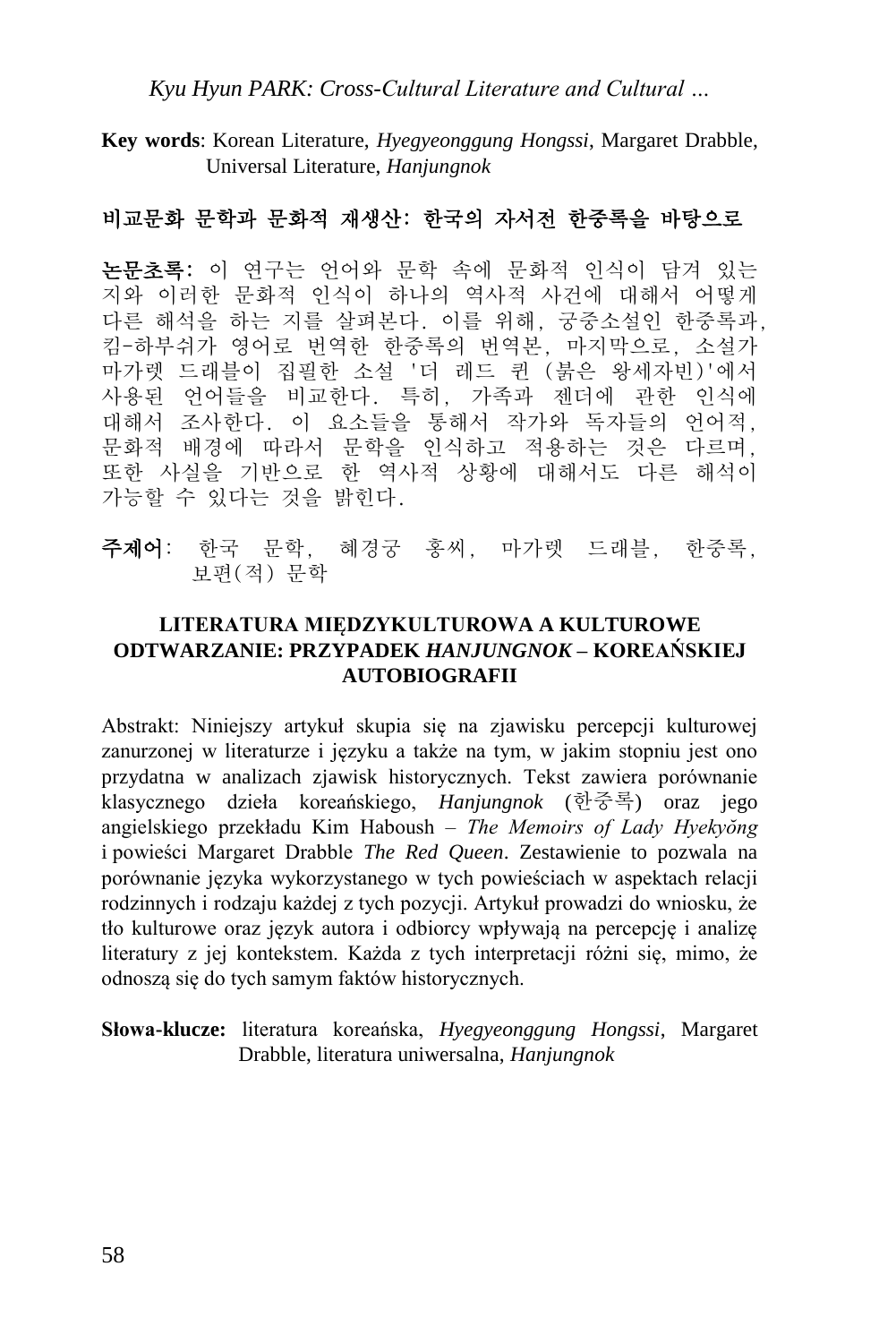### 1. Introduction

Margaret Drabble is a famous British feminist author who has been called a contemporary Bronte sister. In 2004, she published a novel entitled *The Red Queen* which has been listed as one of the '1000 Books You Must Read Before You Die' (*The Guardian* 2011). It is interesting that this novel has attracted readers to its story, which tells of a far-east Asian country's history and traditions, but it is doubtful whether readers regard the story as history or as a novel. This is significant because it does actually illustrate real historical events in the eighteenth centuries in Korea under the Joseon dynasty. Even though a novel is an artificially created form of literature, it can still possibly create images of real events and real characters. Drabble's book was inspired by *The Memoirs of Lady Hyekyŏng*, translated into English by Kim-Haboush. The novel is divided into two parts: past and present settings. The past is principally narrated by the ghost of Lady Hyekyŏng, who recalls her life and tells her story to readers. The plot is that Lady Hyekyŏng talks about her life after she has observed the changing world from her afterlife viewpoint. What makes this possible is that Lady Hyekyŏng as a ghost has knowledge of the history and philosophy of Western institutions and she explains Korean historical events from the Western perspective using many examples drawn from Freudian psychoanalysis and historical events in Europe.

Hyegyeonggung Hongssi (1735-1815), also known as Lady Hyekyŏng or Lady Hong (in order to avoid confusion, this paper will indicate her name as Hyegyeonggung Hongssi in the official Revised Romanization of South Korea), was the wife of Jangio (莊祖, 1735-1762). Jangjo is well-known as Sado Seja, the crown prince and son of Yeongjo (英祖, 1694-1776), the twenty-first king of Korea, who reigned from 1724 to 1776 and was of the Joseon dynasty (Kim-Haboush 2011: 352). Sado Seja is remembered as one of the most shockingly tragic royal family members and crown princes because he died in a rice chest after his father, King Yeongjo, had ordered him to be captured and locked in the chest in order to prevent him from escaping. Sado Seja struggled inside the rice chest for a week and eventually died there. This is called the *Imo* Incident. The major reason for it is believed to be that King Yeongjo was upset by Sado Seja's unacceptable behavior as a crown prince. It has been stated that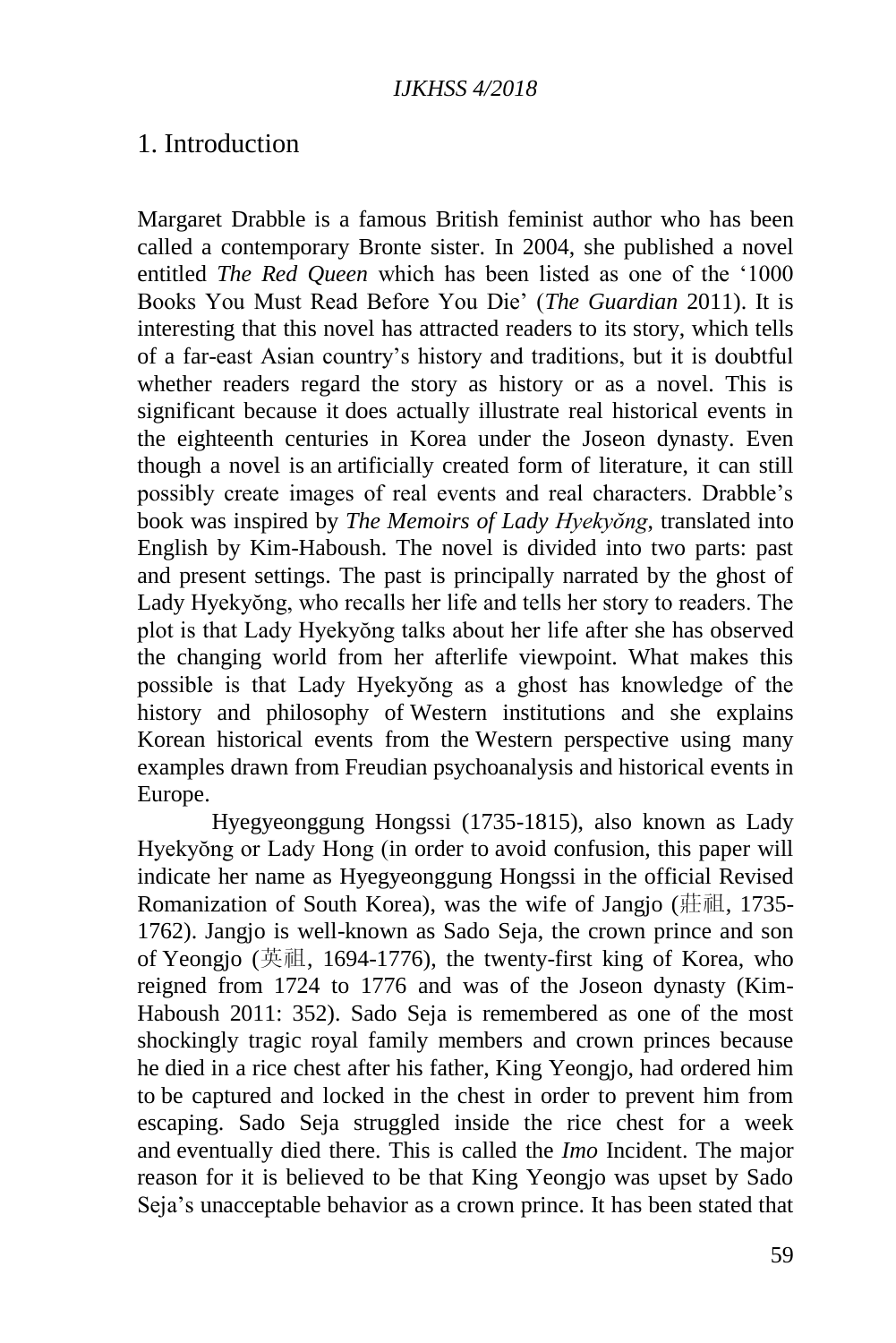Sado Seja had a mental disease, probably an obsession, which drove him to kill innocent people. Hyegyeonggung Hongssi wrote her autobiography from a family-centered perspective. The autobiography is entitled *Hanjungnok* and it describes her entire life from her childhood to her marriage and life in a palace. She started with her childhood and stories about her family and then went on to talk about her life after being selected to become a crown princess and moving into the palace to become part of the royal family when she was only twelve years old. She lived a tragic life because she witnessed the deaths of her husband, her brother, her parents and her son. Because of this, she has been represented as a symbol of tragedy, and this has made her autobiography more special. As a noblewoman, she expressed 恨 (*Han*) which is deep resentment and sorrow (Kim 2009; my translation). She closely depicted her own family and the royal family. In terms of historical values, she was able to find out about the royal family and incidents, in which it was involved very closely from her own perspective. In her record, individual psychology and affairs of state, personal relations and public duties, innocence and experience, tragedy and mystery are woven together to represent her life, her family and the historical *Imo* Incident (Wells 2015: 112). This is one of the points, which makes her autobiography so significant (Kim 2005; my translation).

Another significant feature of this autobiography is that it is unusually a female autobiography written in the eighteenth centuries during the Joseon dynasty. Most traditional Korean women writers or artists of that period are unknown or anonymous because it was very difficult for women to get their work published. Only a few women were successfully in being named for their creative work. Most of the surviving works by women were written by noblewomen; they were educated and had enough time to concentrate on producing their creative work, unlike women who belonged to a lower class because they were kept busy working in their homes. Additionally, even though some lower-class women did create some works of literature and art, these have been considered as less important than works created by noblewomen (Kim-Renaud 2004: 4).

This female literature has been translated into different languages, especially into English. There have been three different English translations of *Hanjungnok*: the first was translated by Grant and Kim (1980), the second by Choe-Wall (1985) and the third by Kim-Haboush (1996). The most recent translation, that of Kim-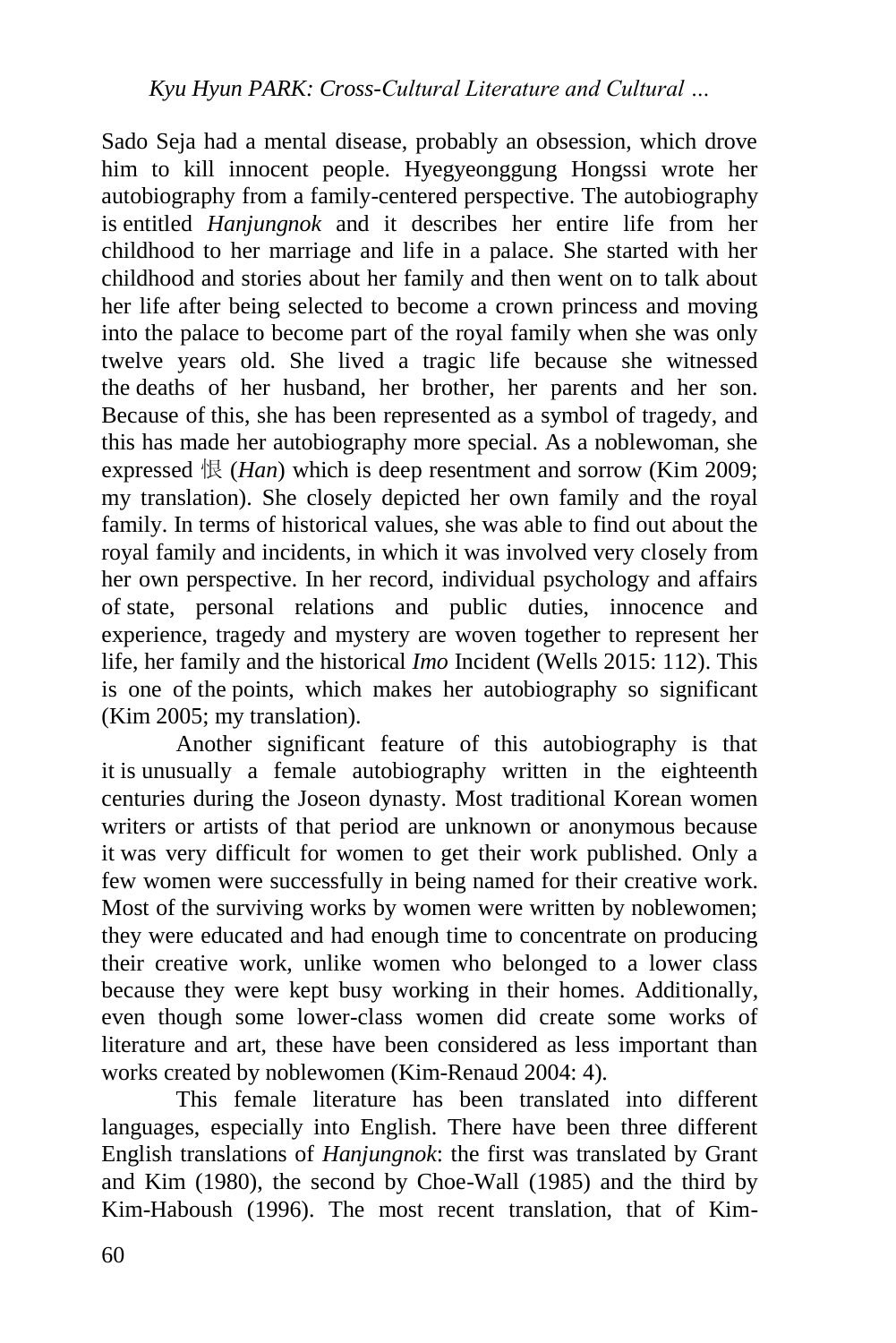Haboush, has been evaluated as the most successful and progressive one, compared with the previous two in terms of faithfulness to the original contexts and readability for audiences in English. As *Hanjungnok* is a classical and traditional Korean literary work, it contains stories and customs, which are unusual to audiences from other cultural backgrounds. Kim-Haboush considered both intralinguistic factors, such as idioms, puns and word play, and extralinguistic elements, such as social structure, in her translation. She used simple language and omitted the use of polite language since English puts less linguistic distinction on polite and respectful phrases compared with Korean. Also, the societal system and customs are more carefully explained in her translation (Kim 2009; my translation).

As Drabble was influenced by Kim-Haboush's English translation of *Hanjungnok*, the use of language in the translation could have affected her novel as well as it can be found that she might have reproduced the voice of Hyegyeonggung Hongssi from the perspective of her Westernised analysis. Also, she has stated that she had attempted to write a universal work, in which the story could be understood and sympathised with by readers from any culture (Drabble 2004). Sapir and Whorf linked linguistic categories to conceptual categories. They argued that linguistic effects go beyond consciousness as language is a prototype of historical ideas (Gumperz and Levinson 1996a: 5). For this reason, accurate translation might be impossible from one language to another because linguistic and cultural differences reflect the world view (Kelly 1979). A novel might include some effects of literature such as over-generalisation or metaphors to increase the fun, in order to attract readers. However, this could also be observed as showing how an author has interpreted and analysed the original autobiography from her own perspective.

This paper will offer a discussion of how cultural perception can be embedded in language and literature using a comparison between a work of classical Korean literature, *Hanjungnok*, an English-translated version of it, and a work of British literature, *The Red Queen*, which was inspired by *Hanjungnok* and which borrowed its story. First, there will be a discussion of how the language usage in each version changed from a Korean autobiography into an English translation of it and then from the translation to the English novel. This will be followed by an exploration of how the autobiography is reproduced in the novel in terms of the author's, from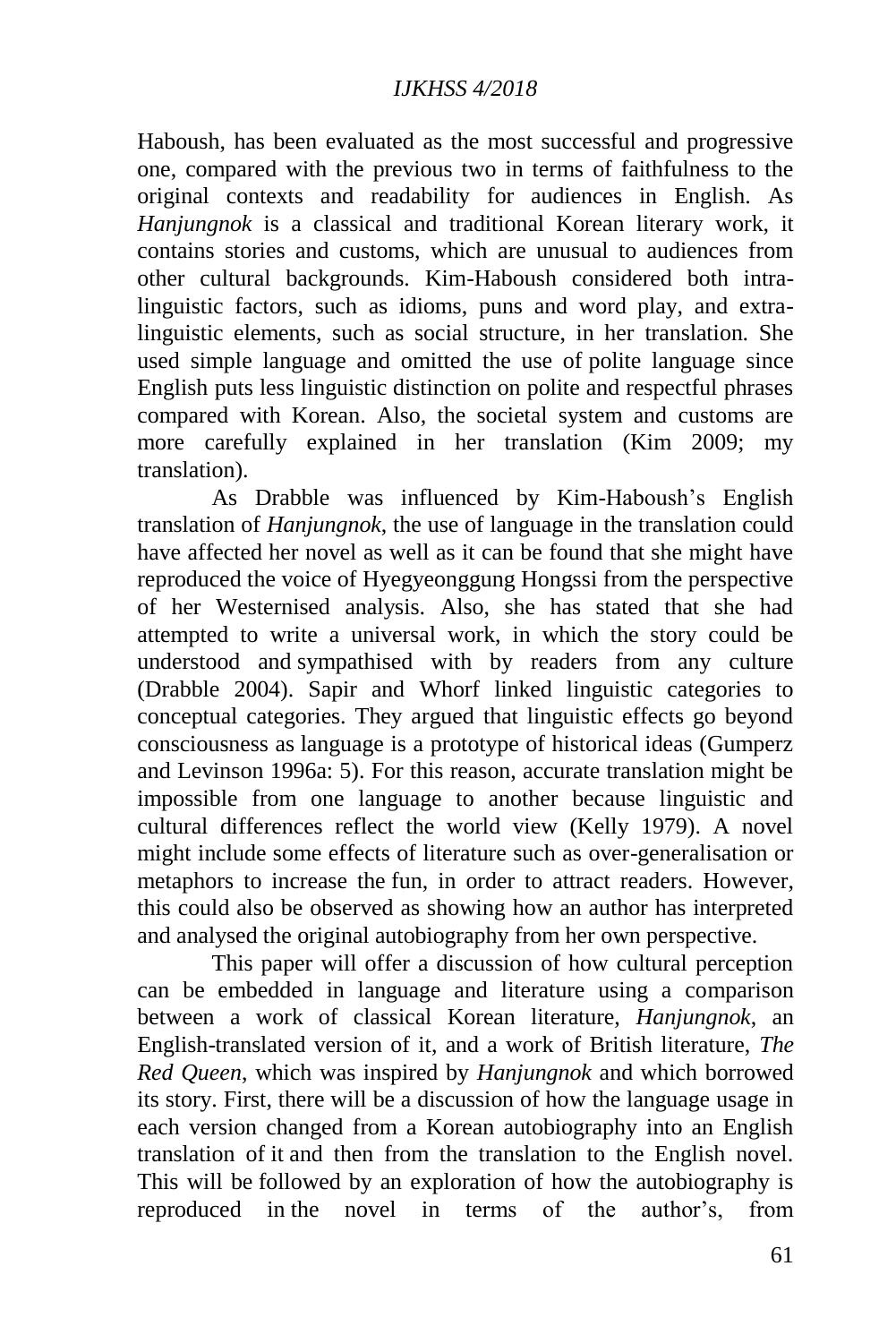*Kyu Hyun PARK: Cross-Cultural Literature and Cultural …*

Hyegyeonggung Hongssi's to Drabble's, perspective on family relationships and on gender.

# 2. Transmission of the Voice of Hyegyeonggung Hongssi

# 2.1. Original Text to Translation

It might be difficult to realise the originality of *Hanjungnok*. It was composed and written in Korean, which makes it immediately distinctive compared with other works written in the same period because works written by men before the modern era were written in literary Chinese (Kim-Haboush 1996: 3). Also, from old Korean to contemporary Korean, there have been several editions and translations. The *Hanjungnok* edited by Jeong in 2010 has been considered as the most similar to the original *Hanjungnok* written by Hyegyeonggung Hongssi in the eighteenth century because Jeong included both Old and Modern Korean in the book (Heo 2010; my translation). *Hanjungnok*, which is called the 'original text', would also have once been translated from ancient Korean into contemporary Korean. There may have been differences in language use and characters between the two, although they are the same Korean. In the same way that the works of Chaucer were written in English, but modern readers nevertheless need a translated version. However, in terms of language transfer, only translation from Korean to English will be considered in this paper.

Both the 2010 edition of *Hanjungnok* and the translation of *The Memoirs of Lady Hyegyŏng* preserve the format of an autobiography. The only difference between the two versions is the language: Korean and English. The major difference between Korean and English is that the former has stronger polite and respectful forms, which have to be strictly followed depending on the hierarchy of communicators, compared with the latter (Song 2014). Kim (2009) made a comparison of the texts between *Hanjungnok* and *The Memoirs of Lady Hyegyŏng* in translation studies and found several major points of comparison. The first is the use of metaphors, which would be familiar to readers in the translated language, English.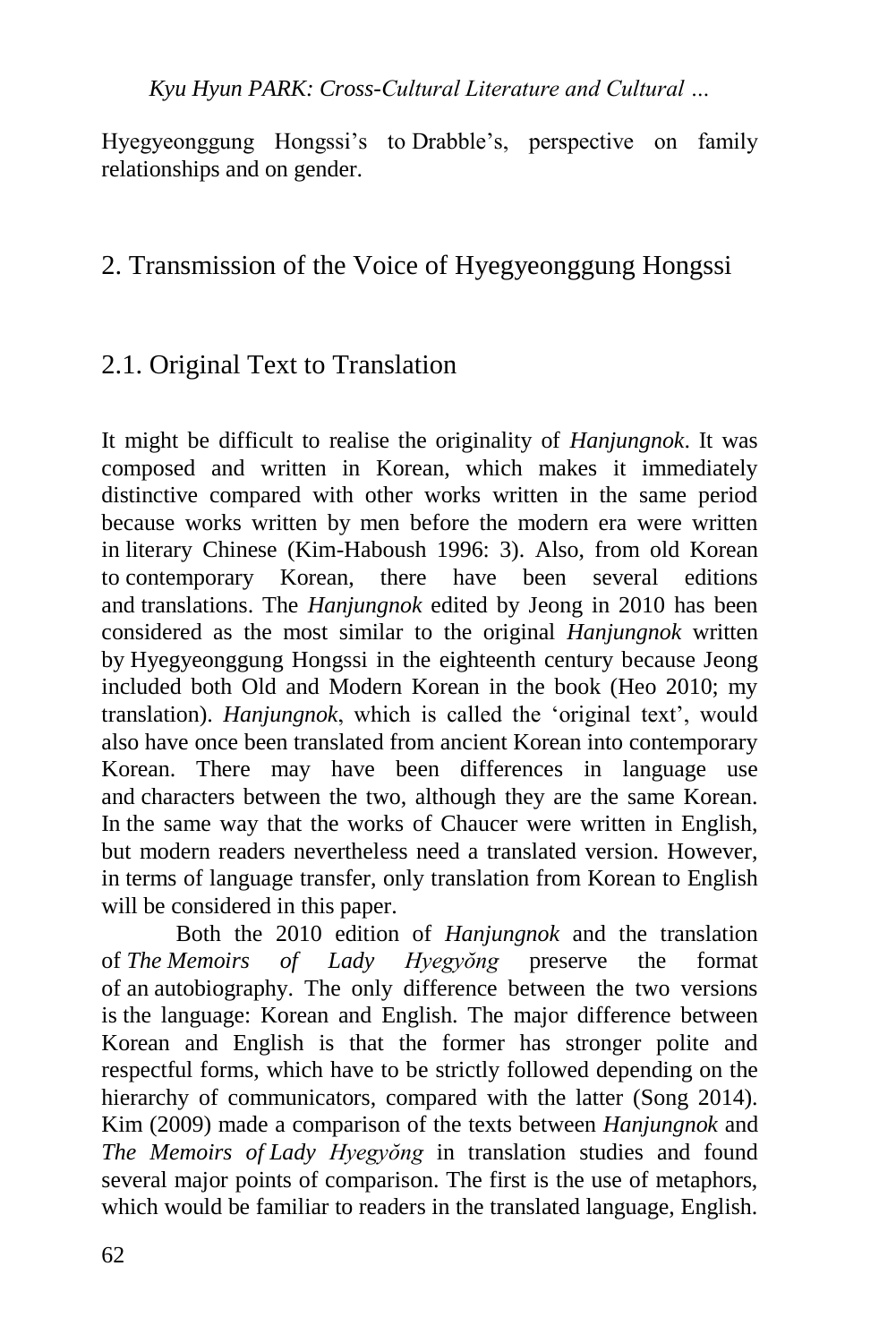(In this paper, I will include 'my translation' as I literally translate the Korean version of *Hanjungnok* into English, to reduce a translator's or author's choice of language/contextual expressions.)

### For instance,

"정처가 비록 인물이 괴이하여 천태만상이나 실은 한 부녀라, 궐내에서 상없는 짓이나 하지 후겸 곧 아니면 조정에 간섭하여 권쓸 의사야 어찌 내었으리오. (Jeong 2002: 128; cited in Kim 2009: 60-61)

'Jeongcheo is a weird person and behaves in various ways, but she is still a daughter as well as a mother. She does things, which are unacceptable in a palace, but it would be impossible for her to meddle in the affairs of the palace and to wield power without thinking about Hugyeom.' (my translation)

'Although Madame [Jeongcheo] was wicked and as changeable as a chameleon, she was still but a woman. Had it not been for [Hugyeom], she would have remained content to meddle in the affairs of the inner palace, thinking it impossible to interfere in the politics of the court and to wield power.' (Kim-Haboush 1996: 153; cited in Kim 2009: 60-61; my translation)

In her description 정처 (*Jeongcheo*), Hyegyeonggung Hongssi used the word 천태만상 (千態萬象), which means something, which has various forms. However, Kim-Haboush translated this into a metaphor of a chameleon. In the eighteenth century, chameleons were not known in the Joseon dynasty, but the translator nevertheless used this expression because it is familiar to readers in the translation target culture (Kim 2009: 60-61). Kim-Haboush considered other cultural factors when translating the source text *Hanjungnok* in Korean into English. One was cultural differences. The term 옹주 (翁主; *Ongju*) means a daughter of a royal concubine. This is different from a princess. Only a daughter of queen, who is a consort of a king or crown prince, could be called 공주 (公主; *Gongju*), a princess. Unlike Korean, English does not distinguish any difference between these words so the translator chose to refer to all royal daughters as princesses (Aixela 1996).

Also, in terms of language use, there are some differences between Korean and English, and they have to be modified as part of a translator's job. Korean has more diverse levels of speech with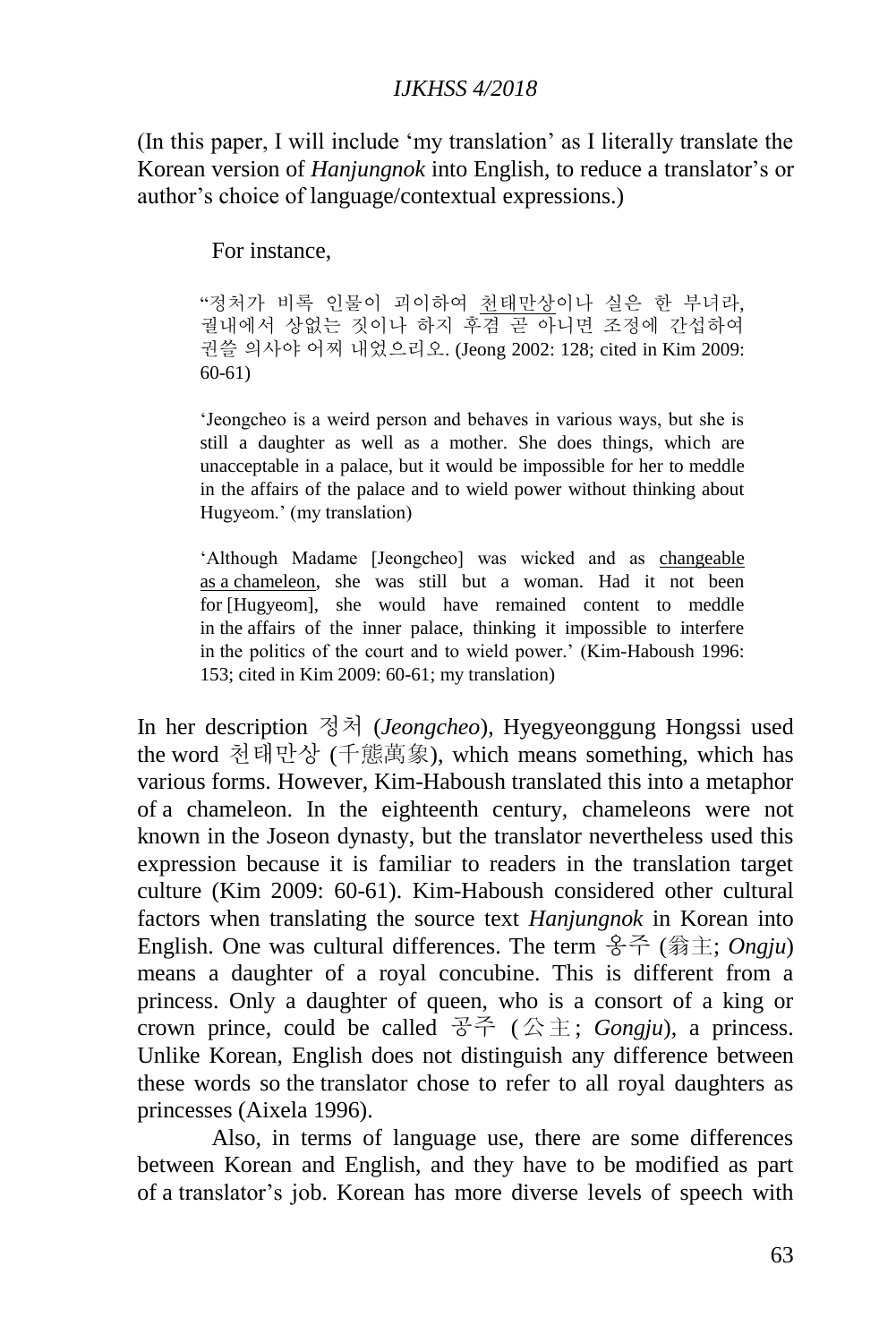honorifics and polite and respectful expressions than English. In Korean discourse, politeness in language use is related to the relationship between communicators, such as familiarity or social or familial hierarchies, and these might be difficult to understand or distinguish for speakers of English (Song 2012: 140). For example, there are two different ways to describe 'tears' in Korean: 눈물 (*nunmul*) and 안수 (*ansu*). The use of each word is different, depending on who is producing the tears and who is describing the act. The first word is commonly used, but the second is related to court language and is used to describe the tears of higherranking people. Even in contemporary Korean, it is used to refer to holy people weeping, such as God or Jesus. In her English translation, Kim-Haboush used only 'tears', regardless of who was weeping. Hyegyeonggung Hongssi, however, used the second form, *ansu*, when describing the tears of the queen or of her husband, the crown prince Sado Seja and her son because they were of higher rank than Hyegyeonggung Hongssi herself (Kim 2009: 65). In terms of discourse, the English translation of *Hanjungnok* may have limits in terms of translating discourse or nuance. *Hanjungnok* is a novel, which reveals Hyegyeonggung Hongssi's emotions towards the people surrounding her in the royal family and in her own family as it is an autobiography. She described 화평옹주 (Hwapyeongongju) using positive language expressions and referred to her as  $\vec{\theta}$ (*dangsin*; 'you'), so it can be assumed that Hyegyeonggung Hongssi was offended by Hwapyeongongju) because she referred to her as  $\Box$ 사람 (*geu saram*; 'that person'); 당신 becomes simply 'you' in English, but in Korean this expression includes respect and politeness. Kim-Haboush decided to translate both expressions, translating them simply as 'she' or by using the person's name. This device may not fully deliver the emotions of Hyegyeonggung Hongssi but only transfer the actual facts, of what happened. Additionally, Kim (2009: 67) pointed out a distinction between the use of direct and indirect speech. As a work of court literature, in *Hanjungnok,* Hyegyeonggung Hongssi, as a noblewoman belonging to the royal family, found it difficult to express her feelings directly. Furthermore, one of the beauties of court literature in classical Korean works from the Joseon Dynasty was the use of indirect speech, including metaphors and special expressions, which was used by noblemen and women in ancient times (Kim 2005: 173).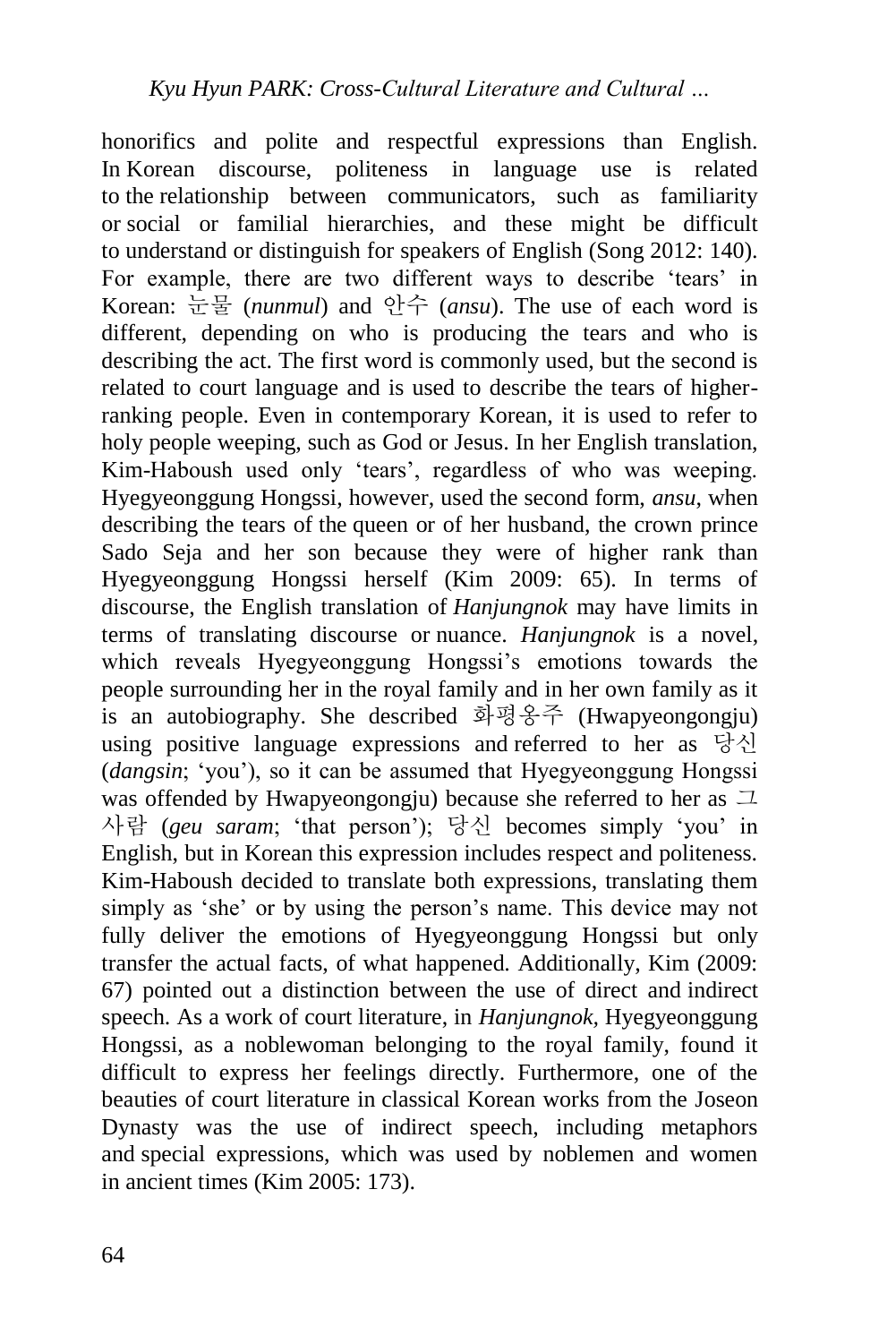For example,

"추동간은 가례하오신 후 성심이 자연 한가치 못 하오셔 [...]"(Jeong 2002: 275)

'After marriage, in autumn and winter, my mind was not naturally free [...]' (my translation)

'His Majesty was preoccupied with his private life, as was natural for a newly married man.' (Kim-Haboush 1996: 293)

Most of the time, Korean does not necessarily contain a subject or agent in language, whereas English does. This is one difference in that the absence of a subject might give the effect of indirect speech. Also, in the example given above, Kim-Haboush directly described the acts of His Majesty, Sado Seja, when he was concentrating on his personal life, unlike the Korean version which indirectly states this as that his 'mind' was not free. This indirectly states that Sado Seja's enjoyment, now that it was not concerned with public affairs such as his responsibilities or duties as a crown prince, would result from the fact that his mind was not on his personal status.

The disparity between *Hanjungnok in* Korean and in English may create a different image of Hyegyeonggung Hongssi and lead to a different analysis or acceptance of her autobiography.

### 2.2. Translated Autobiography to Novel

Translation can be seen as a reproduction as it is a progress of rewriting original texts. The novel the *Red Queen* could be the final reproduction of the representation derived from translation. It also keeps the format of an autobiography, because Drabble also wrote her book using Hyegyeonggung Hongssi's narration and her descriptions of her life and of historical incidents, as she saw them. Although the format of the original text persists in each reproduction, the representation of each text cannot be completely the same as each has a different target audience and cultural norm.

Although *Hanjungnok* and *The Red Queen* belong to different literary forms because the former is an autobiography and the latter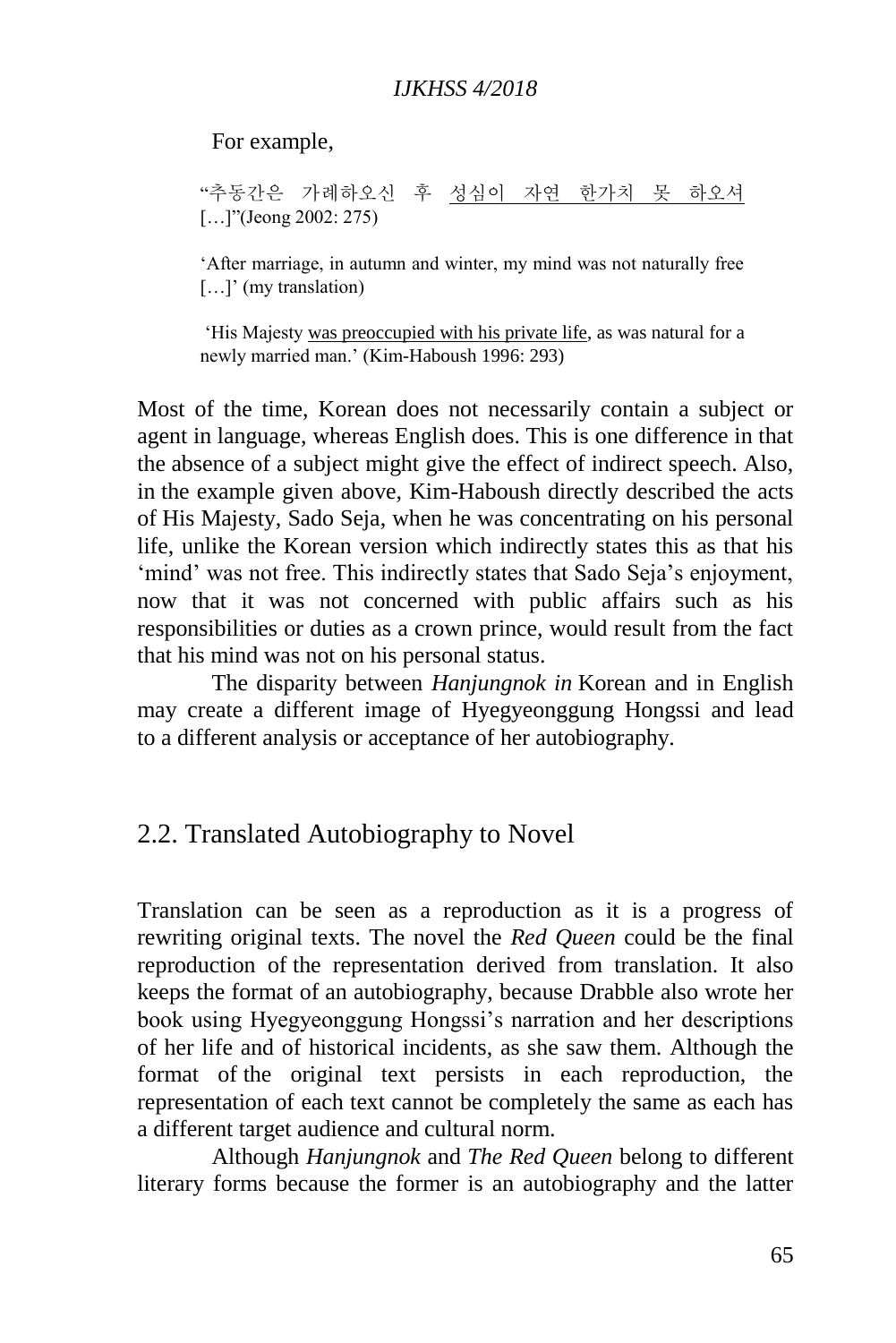is a novel, both depict the same Korean historical events and the activities of the royal family in that period. The literature genres are definitely different but there is also a similarity in terms of literature. An autobiography is more based on fact and reality whereas a novel is largely based on imagination. But if an autobiography is regarded as the representation of the life of the author, a novel can also represent that life to some extent by using real-life characters. Although the characters in a novel are fictional and their lives do not directly interconnect with the author's life, they might nevertheless reflect aspects of the author's personality or values in some respects since the author is a creator as well as a composer in producing and writing stories (De Man 1979: 920). In this sense, the dichotomy between autobiography and novel becomes blurred because a fictional novel can still remain based both on roots of reality and on the author's identity. So, it seems that a novel is a representation, which borrows fictional characters to express the author's inner world. French intellectuals have also stated that it is no longer possible to say with confidence whether an autobiography can be distinguished from a novel in terms of the question of the truth. Rousseau (1941) stated that a narrator in an autobiography has an unreliable memory so an autobiography shows an accurate representation of a narrator's inner feelings rather than a genuinely factual representation. Telling a life story is a product of constructed and remembered narratives. So, both fiction and history are products of human inventiveness and in this context fiction itself forms everyday life and history functions in precisely the same way.

The distinction between autobiography and novel is determined by the way a work of literature is read and this can influence the "plausibility of [an author's] identity as writer" (Frame 1989: 156). This means that this kind of distinction would influence readers in their perceptions towards a work of literature. Depending on the type of the literature, readers can change their attitude towards it. However, it has been debated whether an autobiography contains complicated fuzzy boundaries between factual and fictional discourses. Marcus (1994: 3), cited in Anderson (2001: 2), argued that the intention is a significant point of discussion when considering an autobiography. Both author and readers have existing knowledge and are prepared to reflect their own world-view into understanding texts through literature. The effort of reading an autobiography captures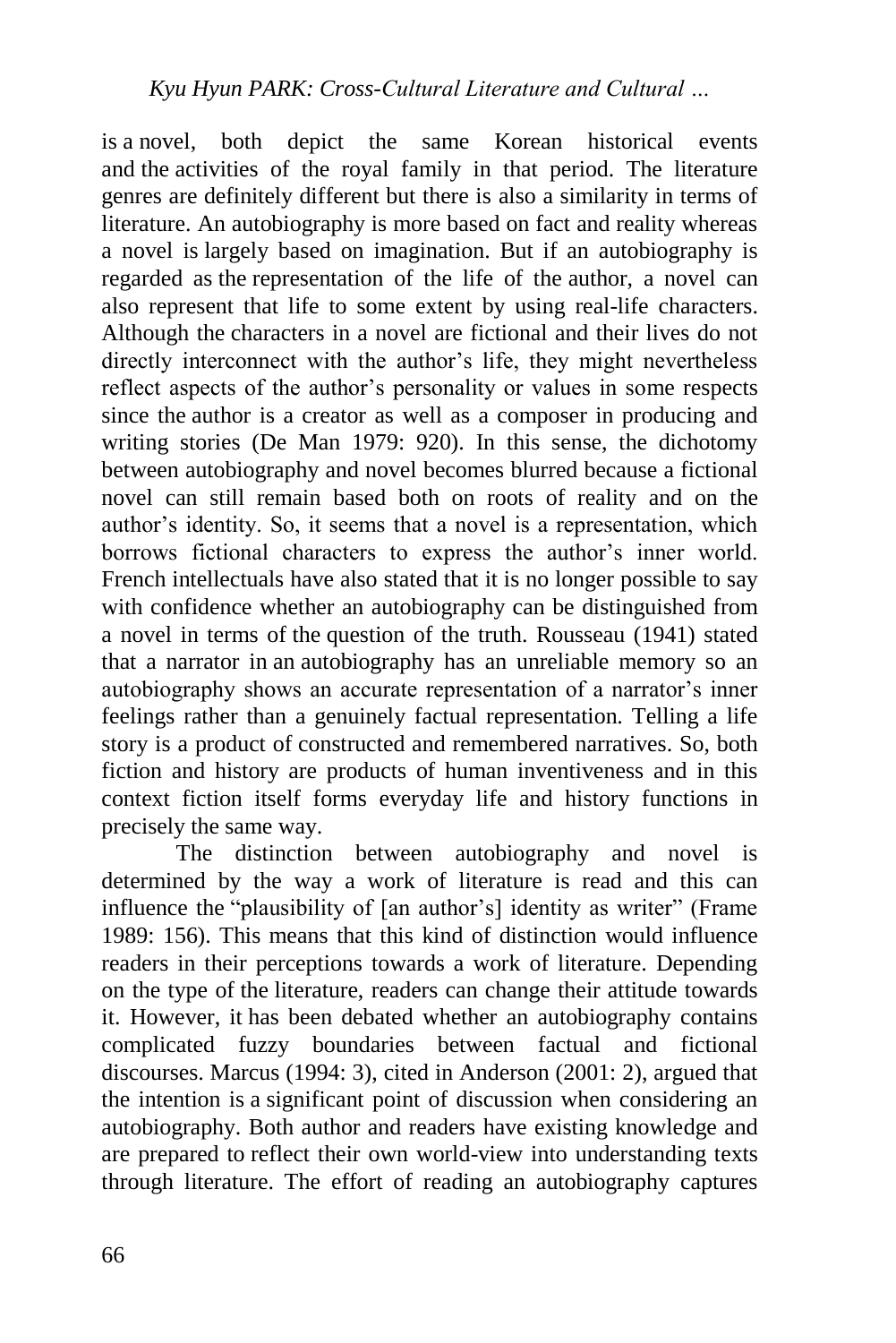their understanding and its context can be differentiated depending on the reader's approach to it.

Margaret Drabble is the author of the novel version of *Hanjungnok* but she was previously also an audience of the translated *Hanjungnok.* The audience of the original *Hanjungnok* did not comprise normal readers because three chapters, written in 1801, 1802 and 1805, were written for her grandson, Sunjo, the twenty-third king of the Joseon dynasty, to inform him about the *Imo* incident and the breakdown of her family, and one chapter, written in 1795, was for her nephew Hong Suyeong to look back on her life (Kim 2009: 56). Whether Hyegyeonggung Hongssi actually wrote the autobiography as a defense of her family has been a matter of discussion, especially of her father and brothers, who were rumored to be connected with Sado Seja's death and that her family had organized the *Imo* Incident and set up Sado Seja to be executed by the king. Comparing *The Memoirs* of 1795, others have been seen as having political aims and Hyegyeonggung Hongssi was demonstrating her family's innocence and protecting them from being attacked by the Kim family (Cho 2000: 6-7). As Drabble was not the target audience of the original *Hanjungnok,* she could reflect her existing knowledge and world-view into understanding the original context.

It would be true to say that the period, in which Hyegyeonggung Hongssi lived was not a time when women could freely express their opinions or show their values towards the world and society, and her father and father-in-law emphasised that a woman's behaviour as a wife was that a woman should respect her husband and keep silent. This might be true of the idealised woman in that period (Kim 2009: 345), but this could not be the reason why Hyegyeonggung Hongssi wrote *Hanjungnok.* Choi (1999: 126-127) argued that for Hyegyeonggung Hongssi, writing her autobiography could be seen as an only means of escape and an opportunity for her to communicate with the wider world to talk about her story because, compared with men, women had fewer opportunities to share their writing in public. For this reason, women's writing could be focused on a confession or mental experiences or familiarity between herself and a particular incident. The language use would show self-excuse, confession of a secret, suspicious incidents, or revealing the facts behind stories. The important point is that Hyegyeonggung Hongssi's writing has been evaluated as a means of escape from the limited social conditions, which constrained her and to reflect her family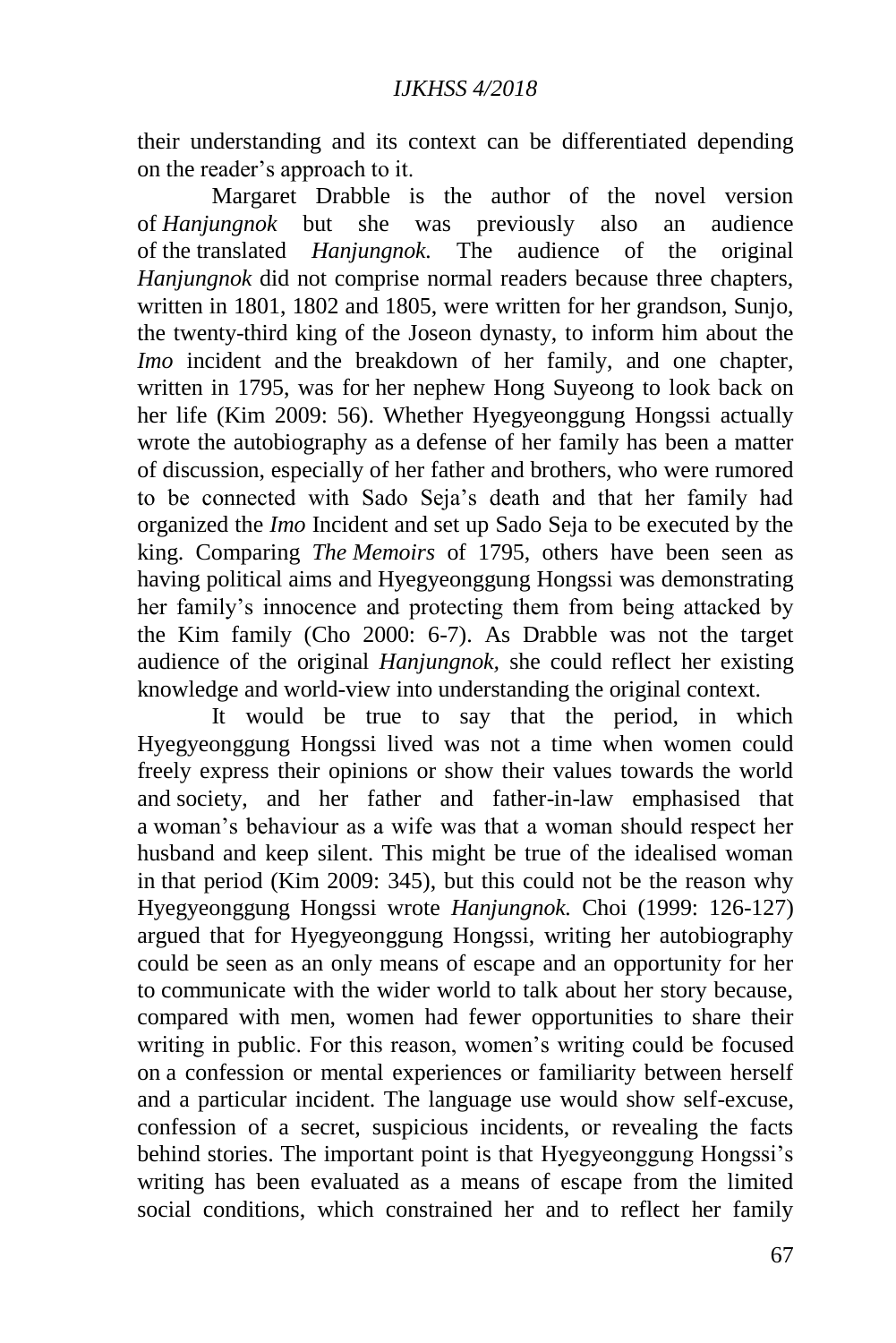background and her political status, and not as a resolution for her female position in a patriarchal society. However, a study of Western female autobiography explains that the main purpose for a Korean woman to write an autobiography was to express women's marginalization as a minority in a masculine society and to explain her position and the constraints which are imposed under patriarchy (Smith et al. 1998). Western female autobiographies have focused on the confirmation of the writer's existence as a woman and as a part of society.

Drabble also seems to have found the female power and voice, breaking a silence as a woman in a masculine society by drawing on Hyegyeonggung Hongssi's autobiography.

'I was occasionally ill, and surely had a right to take to my chamber from time to time, but in truth when young I had a remarkably strong and resilient physical constitution: how else, after so stressful a life, could I have lived so long and seen so much? It was only at the time of the great crisis of the *Imo* Incident that I succumbed, for a while, and even then, I did not wholly surrender.' (Drabble 2004: 58)

Drabble describes Hyegyeonggung Hongssi as such a strong woman, which could be a personal impression of Hyegyeonggung Hongssi from Drabble's own perspective. In consequence, she depicts the image of Hyegyeonggung Hongssi as a strong woman in any difficult situation, such as her son's or husband's deaths, in her novel. However, in the Korean text, Hyegyeonggung Hongssi may not be revealing her strength, but her weakness.

"세상에 누가 어미와 자식이 없으리오마는, 나와 정조 같은 사이는 다시없으니, 정조가 아니면 내 어찌 오늘날이 있으며, 내 없으면 정조께서 어찌 보전하여 계셨으리오. 모자 둘이 겨우겨우 의지하여 온갖 변고를 다 겪고, […]모진 목숨이 썩 끊어지지 않아 지금까지 구차히 살아가니, 세상에 나같이 어리석고 나약한 사람이 어디 있으리오."(Hyegyeonggung Hongssi 2010: 297-298)

'Who does not have a mother and child in the world, but no relationship would be the same as mine with Jeongjo. Without Jeongjo, how would I exist today, and without me, how would Jeongjo survive. We have depended on each other and struggled together [...] this miserable life is not easily finished, so this life keeps on pathetically; who else is stupid and weak like me in the world?' (my translation)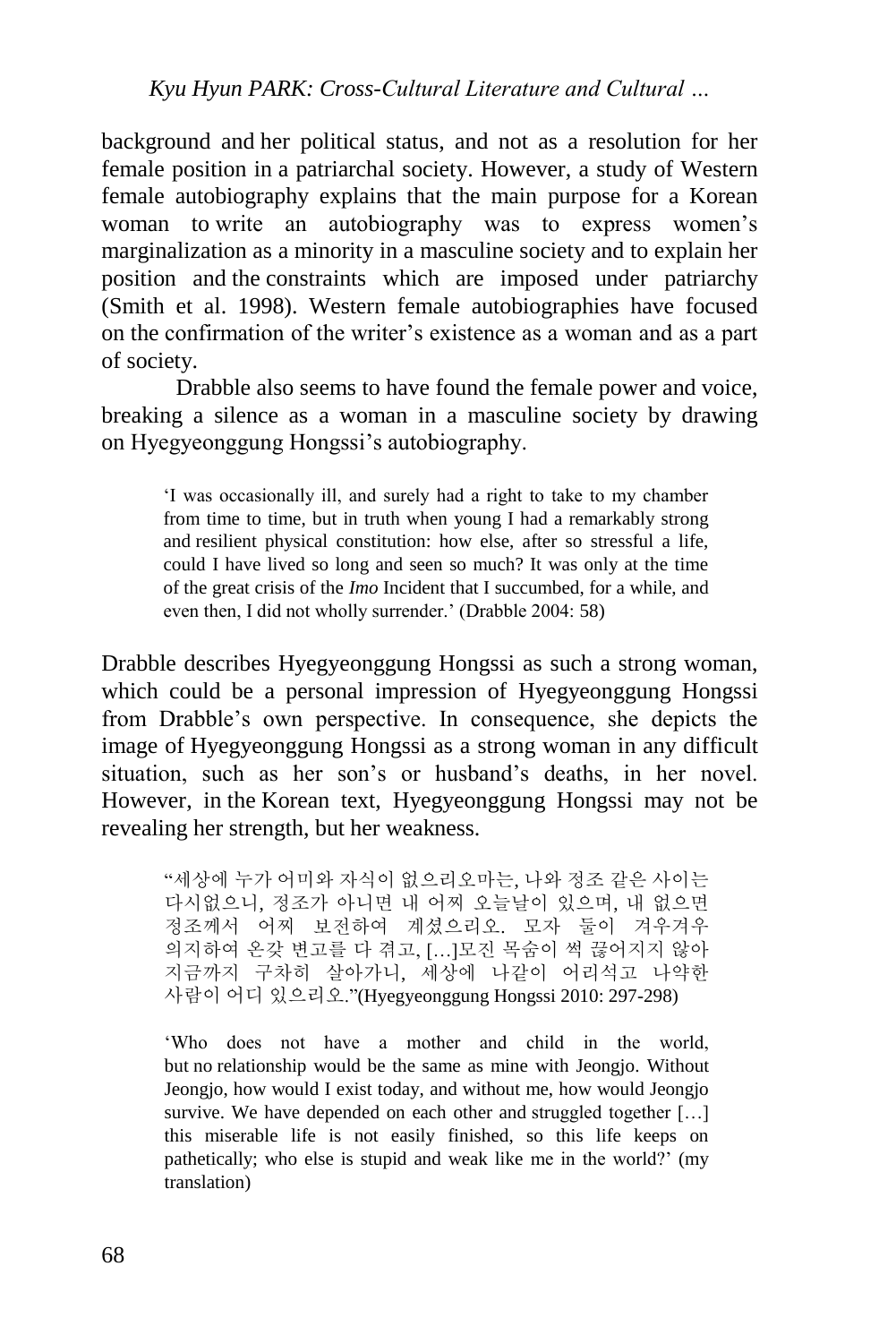"목숨을 마치고자 하는 생각이 이번 뿐이 아니라. 정조가 계실 때도 슬프고 화가 날 때면 매양 이 생각을 했으니, 만사를 다 정조를 믿고 참고 지냈더라. 지금은 정조마저 아니 계시니 내 슬픔과 설움이 하늘을 찌를 듯하여 죽을 곳을 얻고자 하는 차에 […]어이 일시라도 살고 싶은 마음이 있으리오." (Hyegyeonggung Hongssi 2010: 415)

'This was not the only time I have thought about committing suicide, but even when Jeongjo was alive, I thought of it every time I was sad and upset, but I suffered and overcame this by trusting Jeongjo. Now that Jeongjo has passed away, my grief and sorrow have piled up enough to reach the sky, so I try to die […] how could I wish to live longer?' (my translation)

In this comparison, Drabble portrays Hyegyeonggung Hongssi as a person, who does not easily surrender but who was overtaken by her tragic environment. However, in the Korean text, it is possible to see that Hyegyeonggung Hongssi actually recorded her resentment and sorrow and desired to commit suicide due to her severe and tragic environment after suffering the deaths of her husband, her father, her brothers and her son. Park (2012) argued that Drabble described Hyegyeonggung Hongssi as someone, who has strong self-esteem regarding her desires and who does not lose herself even after enduring chaotic incidents. Drabble re-represented and reproduced Hyegyeonggung Hongssi as a clever and strong woman in her novel. This may be the result of Drabble's perception being reflected in and influenced by her position as a Western woman, so that in her consciousness, she analysed the classical female Korean autobiography as a Western female autobiography because it had the purpose of speaking out to break the silence and to show female resistance to patriarchal social structures.

### 3. Reproduction from *Hanjungnok* to *The Red Queen*

As Drabble seems to see Hyegyeonggung Hongssi through Western eyes, she may also analyse other historical incidents in *Hanjungnok* from her Western perspective. Consequently, she reflected her view and reproduced and represented Hyegyeonggung Hongssi's life and *Hanjungnok* in her novel. Drabble uses many metaphors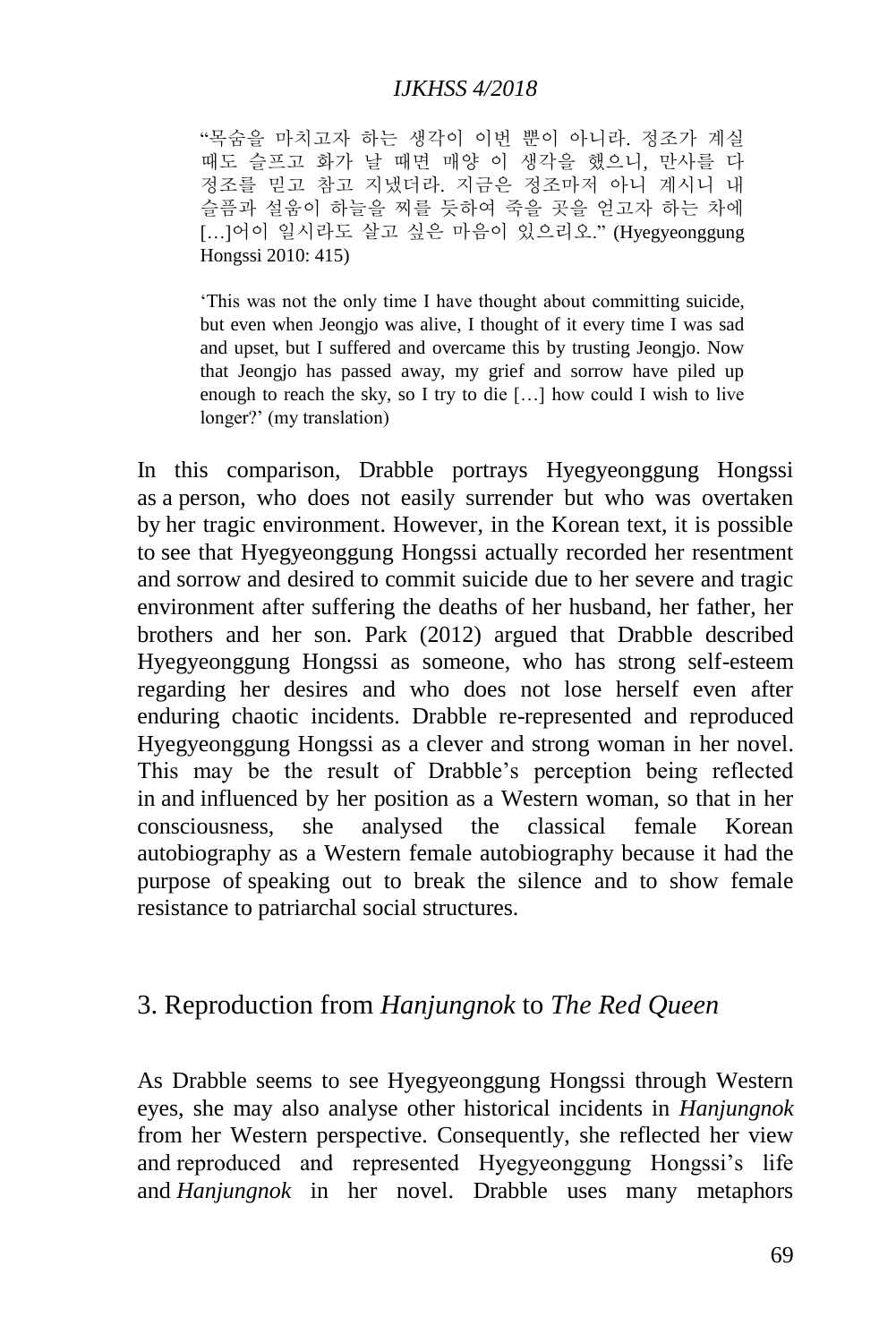and compares Hyegyeonggung Hongssi's story and the historical events described in her writing with Western histories and people. For example, Drabble described the *Imo* Incident, when his father the king Yeongjo ordered Sado Seja to be imprisoned in a rice chest and Sado Seja died there, as a barbarian history before the Enlightenment in the West: "talking about the Enlightenment in the West and talking about past barbarian histories to compare the *Imo* Incident to Louise XVI of France and Marie Antoinette, [or] the unfortunate wives of Henry VIII*"* (Drabble 2004: 106-107). Furthermore, Drabble (*ibid*.: 136) described this incident as depicting the killing of a son just as Queen Agave in the*Bacchae* murdered her son Pentheus and as Peter the Great of Russia murdered his son Aleksei in July 1718. This may imply that Drabble had read and understood *Hanjungnok* from her Western perspective.

# 3.1. Reproducing the Perception of Family Relations

Drabble, cited in Lee and Drabble (2007: 482-483), stated that she first thought about the Oedipus story after she had read Kim-Haboush's English translation of *Hanjungnok* because she read about Hyegyeonggung Hongssi's psychological insights from Hyegyeonggung Hongssi's own narration and the conversations between her and her husband and his father. As a result, Drabble focused on the Oedipus complex and drew on it to illustrate the relationship between king Yeongjo and the crown prince Sado Seja in her novel. The Oedipus complex is the classic Freudian notion regarding the "formation of the ego and of gendered subjectivity". Initially a child sees him or herself as a mother, and this creates the desire to possess a mother. Boys see the symbolic power of the father as a phallus. The desire for a mother is threatened by punishment in the form of castration. As a result, boys decide to change their identification from mother to father and to take a masculine and heterosexual position as a desirable subject form. This implies that father and son are in a rival relationship to possess the mother (Barker 2012: 23). However, there might be diversions from the original text, regardless of the fact that it is an artificially created novel, because as an English woman, Drabble may not have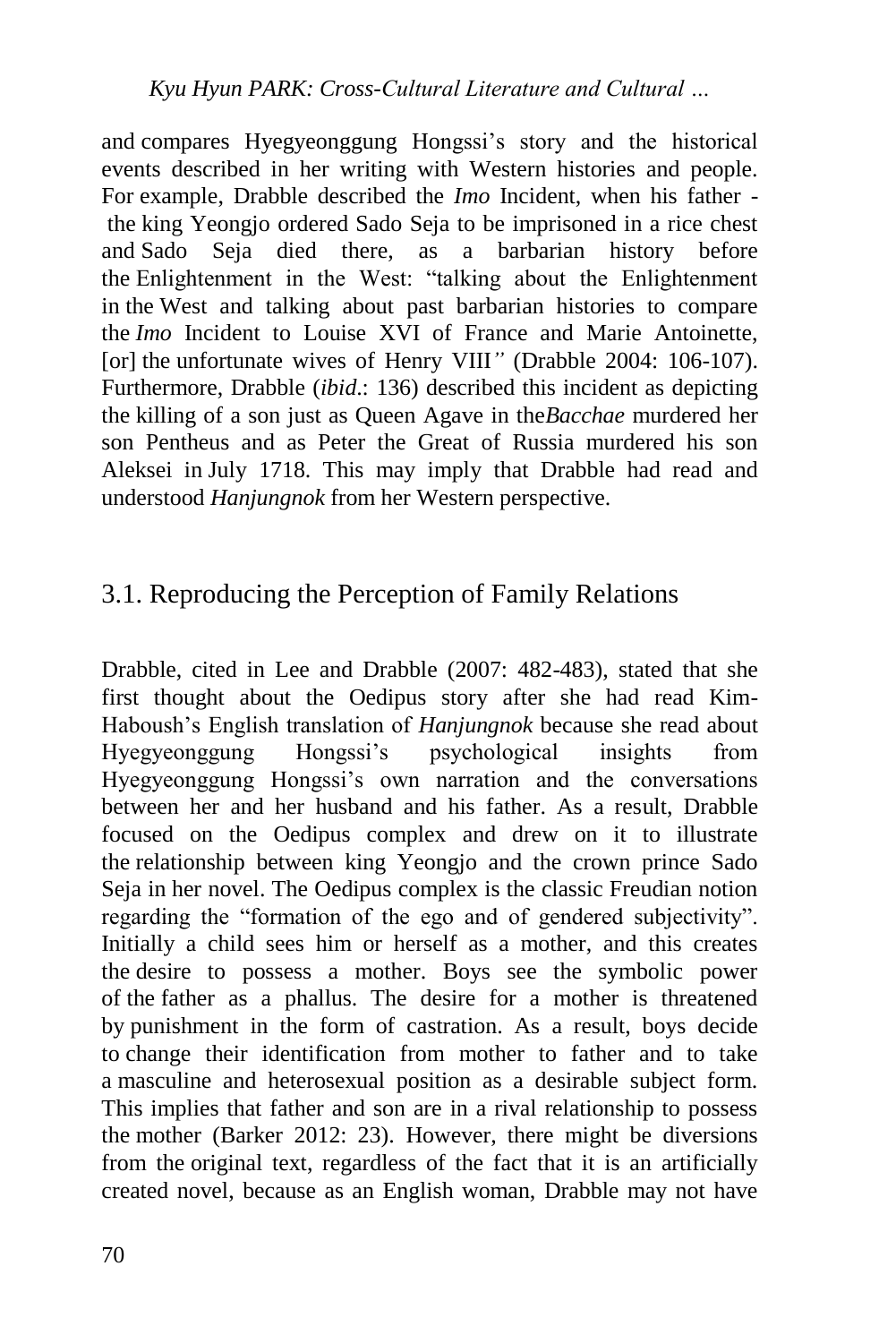considered the Korean tradition and Confucian influence. Parsons (2010) questioned whether this triangular relationship between father, mother and son, which form the Oedipus complex could be universally applicable. It would be universal in terms of having a father, mother and son as a family unit, but the Oedipus complex is the consequence of patterned social structures, especially obvious in a specific patriarchal culture. The level of patriarchy would vary to some degree from one particular culture to another since it is not a fixed standard. Also, Yeongjo and Sado Seja were situated in a specific setting, leading a kingdom which followed Confucianism and as members of the traditional Korean royal family. An understanding of these backgrounds may be necessary in order to understand *Hanjungnok* properly.

'Perhaps from Sado's birth onwards the king saw my husband as a rival, as a potential parricide. Necessary though that birth was for the survival of the dynasty, maybe he resented it. All fathers find a rival in a son. Maybe that is why we talk so much of filial piety, in an effort to restrain our natural impulses towards parent-murder.' (Drabble 2004: 19)

'Do I believe that Prince Sado intended to murder his father? No, I do not. I think this intention was pinned on him later as an excuse for the father killing the son. But I do think that there were some at court who would have followed Prince Sado rather than his father, mad though Sado was, had it come to open conflict, open choice. He had his followers.' (ibid.: 123)

From these two excerpts, it is possible to see that Drabble depicted the relationship between Yeongjo and Sado as one of rivalry. Because Sado had his followers that could make Yeongjo feel threatened. Yeongjo, as a father, considered his son as a rival so he devised a way to get rid of him. Yeongjo even said that he wished that his son had died instead of his beloved daughter, who died from measles in Drabble's novel.

'But the birth of [Jeongjo] did not reconcile Prince Sado and his father, as I had hoped and expected. After the measles epidemic, things grew even worse between them. I have often heard His Majesty say that it would have been better if Sado had died of the measles. He wished his own son dead. What cruelties there are in words! These words had a truth in them, but they should never have been spoken.' (*ibid*.: 53)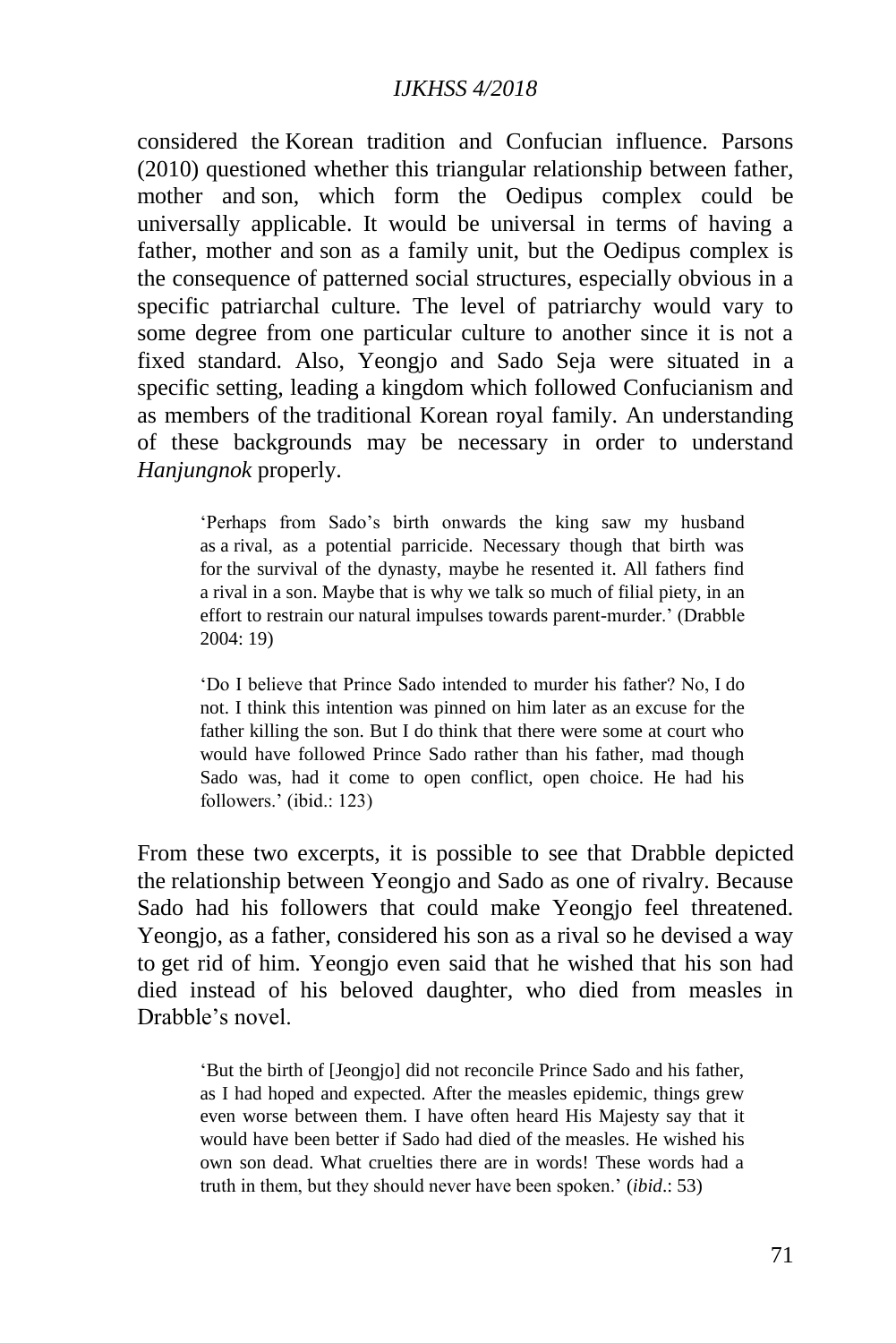The text in Drabble's novel indicates that king Yeongjo thought of his son as a rival so seriously that his desire to get rid of his son was obvious. However, in the Korean text,

"1752 년 10 월에 홍역이 크게 번져 화협옹주가 먼저 앓으니, […] 날이 얼마 지나지 않아 경모궁께서도 붉은 반점을 보이며 홍역에 걸리셨는데 경모궁께서 끝내실 즈음에 내가 또 걸리고 원손도 앓으시니, […]경모궁께서는 홍역을 보낸 후에도 여열이 굉장하시니, 그때 아버지께서 경모궁도 뵙고 나도 구호하고 원손도 보호하려 밤낮으로 세 곳을 다니셨는데, 애태우며 근심하시어 머리가 하얗게 세어 계시더라. 화협옹주는 그 병 끝에 상사가 나니라. 경모궁께서 그 누님의 처지가 당신과 같으심을 불쌍히 여기셔서 우애가 자별하시더니, 옹주 병환 중에는 아랫것들을 계속 보내 안부를 물으시고, 상사 난 후에는 애통을 이기지 못하시더라. 이런 일로 보아도 타고난 천성이 착하심을 가히 알지라."(Hyegyeonggung Hongssi 2010: 50-51)

'In October, 1752, the measles epidemic spread and Hwahyeop Ongju was ill with this first, […] a few days after, Sado Seja also had it with red spots on his body, and after he was recovering from this, I had measles and my son got it, […] My father was worried about this illness so he came around to visit Sado Seja, me and my son to take care of us. My father was very concerned about this, so that his hair had become whiter. Hwahyeop Ongju finally passed away with measles. Sado Seja mourned a lot because of their close relationship, and he could not bear this. From this, it is possible to know that his nature is kind.'(my translation)

When the measles epidemic was recorded in the Korean *Hanjungnok*, it was difficult to discover what was in Yeongjo's mind, as Drabble stated:

'As soon as the Crown Prince [Sado Seja] improved a bit, I came down with the illness. [...] On the same day, the present King [Jeongjo] came down with red spots all over his body. […] But Father was greatly burdened now that he had several people to tend to and nurse. Shuttling back and forth day and night for an extended period between his daughter and his grandson, he must have reached a state of total exhaustion.' (Kim-Haboush 1996: 76)

*'*Princess Hwahyeop died of measles. Prince Sado had always been particularly affectionate toward her. He felt sympathetic that she, like himself, was disfavoured by His Majesty. During her illness, he sent one servant after another to inquire after her. When she died, he was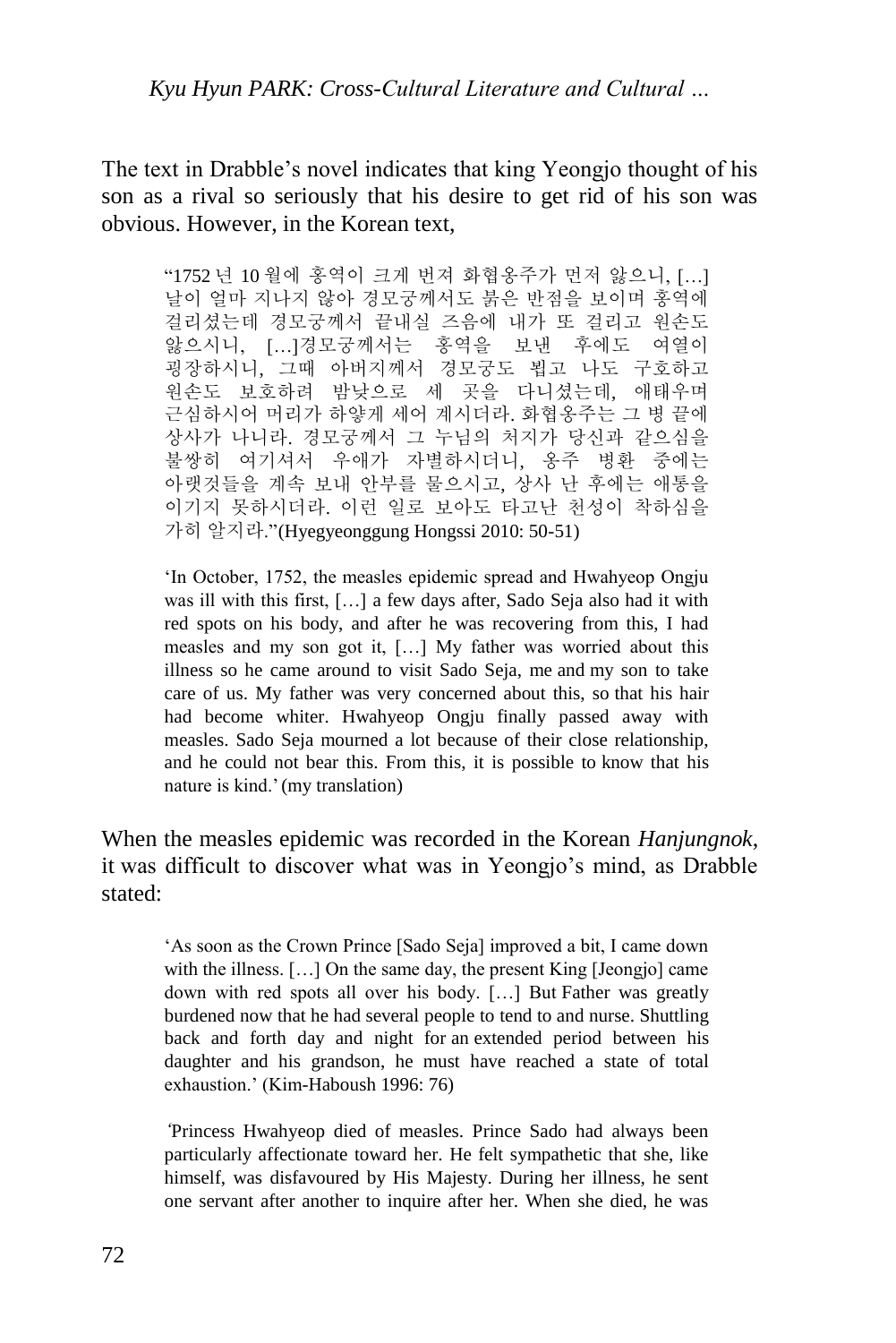overcome with grief. This shows that he was truly kind-hearted by nature.' (*ibid*.: 263)

The translation by Kim-Haboush also describes the measles epidemic, but it only states the disease was caught by Sado Seja, Hyegyeonggung Hongssi and Jeongjo, and that Hwahyeop Ongju died of it. Drabble might have added what she imagined was in Yeongjo's mind as she analysed the autobiography on the basis of Freudian psychoanalysis. As a father, Yeongjo's desire to kill his son could have been developed from the Oedipal notion: a father recognises his son as a rival, so he wishes to kill his rival, and a son has a fear of being castrated by his rival father. For both father and son, one should get rid of his rival quickly before being killed himself (Johnson and Price-Williams 1996). It has been stated that the first stages of an Oedipal situation can bring anxiety, pain and guilt. The depressed state and the Oedipus complex are interlinked so the resolution of this conflict has to be shaped by oral, anal and sadistic acts and by hatred and fear towards parents (Etchegoyen 2002: 23). Sadism in the perspective of Freudian psychoanalysis seems a naturally developing feeling and desire for both father and son.

In Drabble's novel, Hyegyeonggung Hongssi assumes that Yeongio was affected by sadism.

'There was one day a dreadful scene about a jade helmet that Prince Sado was supposed to wear for some tedious and unpleasant ceremonial occasion – I think it may have been an interrogation or an execution. I should mention that Sado's sadistic father never allowed him to undertake any pleasant official or ceremonial duties, such as attending archery contests or graduation parties, but insisted instead that he assist at various unpleasant public events at the Board of Punishment. He seemed to take a particular pleasure in summoning Sado to these events in winter, when it was snowing. (There were always conspiracy trials in progress in our country: we lived in a culture of denunciation and counter denunciation.) […] His father mocked and sneered and shouted, and Sado grew defiant, and flung the helmet to the earth, with some stream of sad nonsense relating to his ill fortune and the powers of the accursed jade, and the gods know what demented rhetoric.' (Drabble 2004: 76-77)

Hyegyeonggung Hongssi, in the voice of Drabble's novel, narrates how Sado's father Yeongjo was so sadistic so that he handed over cases and court work regarding punishment and execution to Sado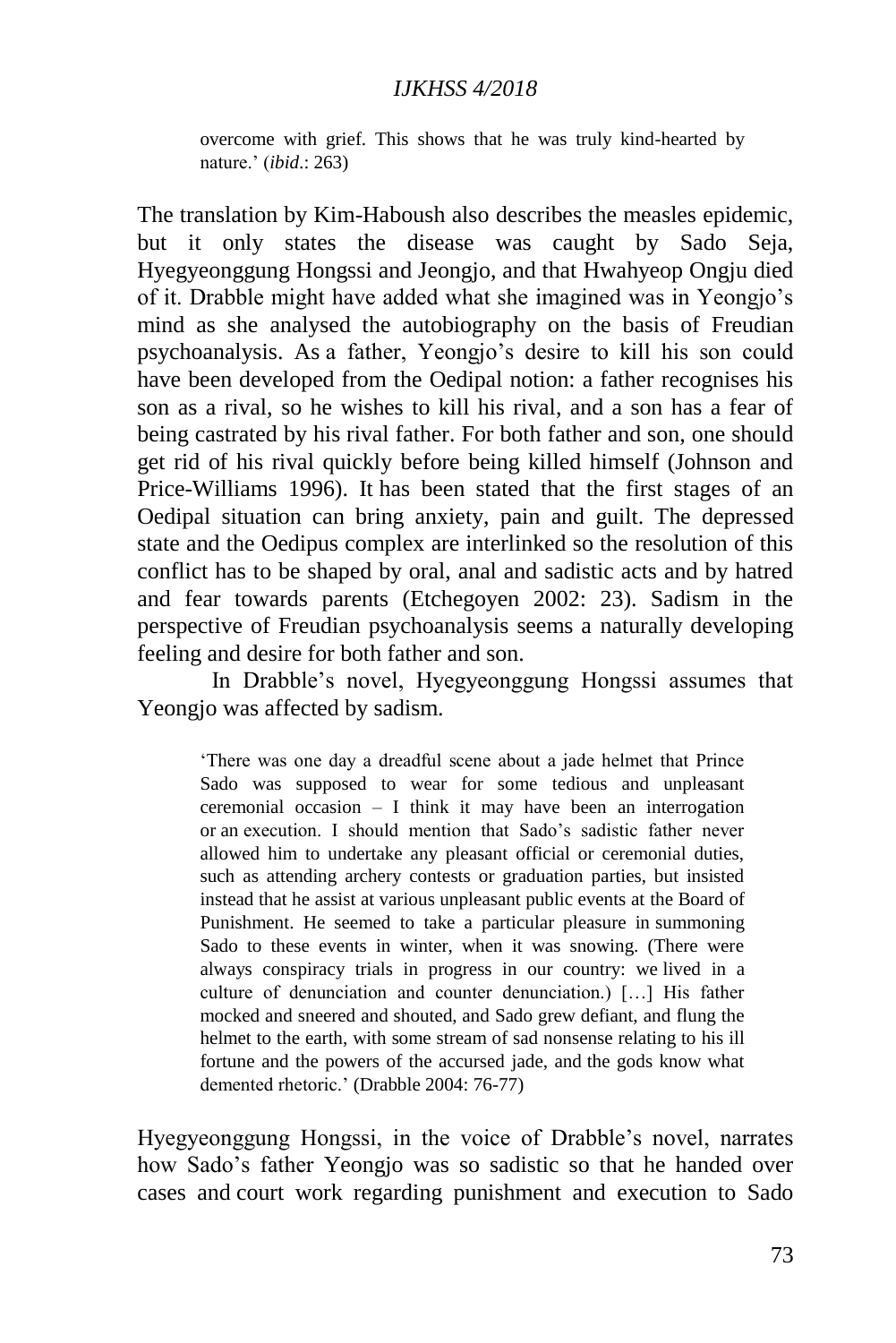Seja. This also links to Sado's own brutal and cruel behaviour, because he had become familiar with executions due to his environment.

"영조께서는 여러 사건 가운데 의금부나 형조에서 담당한 사형죄는 친히 살피지 않으시고, 옹주들 처소에 계실 제는 내관에게 맡기시니라. 1749 년 정월 경모궁께 대리청정을 시키실 때, 1748 년 6 월 화평옹주 상사 후 슬픔도 심하시고 병환도 잦으셔서 휴양하시겠노라고 대리청정령의 이유를 밝히셨으니, 실은 꺼림칙해서 안에 들이기 싫은 사건을 내관에게 맡기기도 답답해서 다 동궁께 맡기고자 하신 뜻이라." (Hyegyeonggung Hongssi 2010: 41-46)

'Yeongjo did not carry out death penalties sentenced by the State Tribunal or the Board of Punishment, but made subordinates do so while he stayed in his princesses' house. When Yeongjo gave Sado Seja a role as his deputy, the death of Hwapyeong Ongju had happened in June 1748, so he was still in mourning and his health was not good so he wanted Sado Seja to become his deputy so that he himself could take a rest. However, Yeongjo did not want to handle weird cases, and he did not fully trust his subordinates, so he handed over his work to Sado Seja.' (my translation)

The Korean text records the reason why Yeongjo handed over his job, which included his intention to take a rest and probably to see how the crown prince would develop his way of ruling in the future.

'His Majesty was truly outstanding among rulers in history. […] However, His Majesty experienced too many harrowing events: the purges and intrigues of the simin years (1721-1722) and the musin (1728) rebellion, to name just two. In the course of these events, he adopted numerous taboos and a peculiar gravity that were severe enough to be considered a sickness. […] His Majesty often asked Prince Sado to attend the trials of political criminals, trials at the Board of Punishment, or trials that required personal interrogation by the king. These events, to which the Prince was invited were all grim and inauspicious affairs. […] His Majesty had an aversion to criminal cases, especially trials for murder or other serious crimes conducted at the State Tribunal or the Board of Punishment. He often sent eunuchs with instructions while he remained at the residence of one or another of the princesses. The edict enacting the regency cited his reasons as grief over Princess Hwapyeong's death, his ill health, and the need for a rest, but His Majesty's true intention was to let the Prince-Regent take care of those cases that he detested but were too serious for eunuchs.' (Kim-Haboush 2010: 256-258)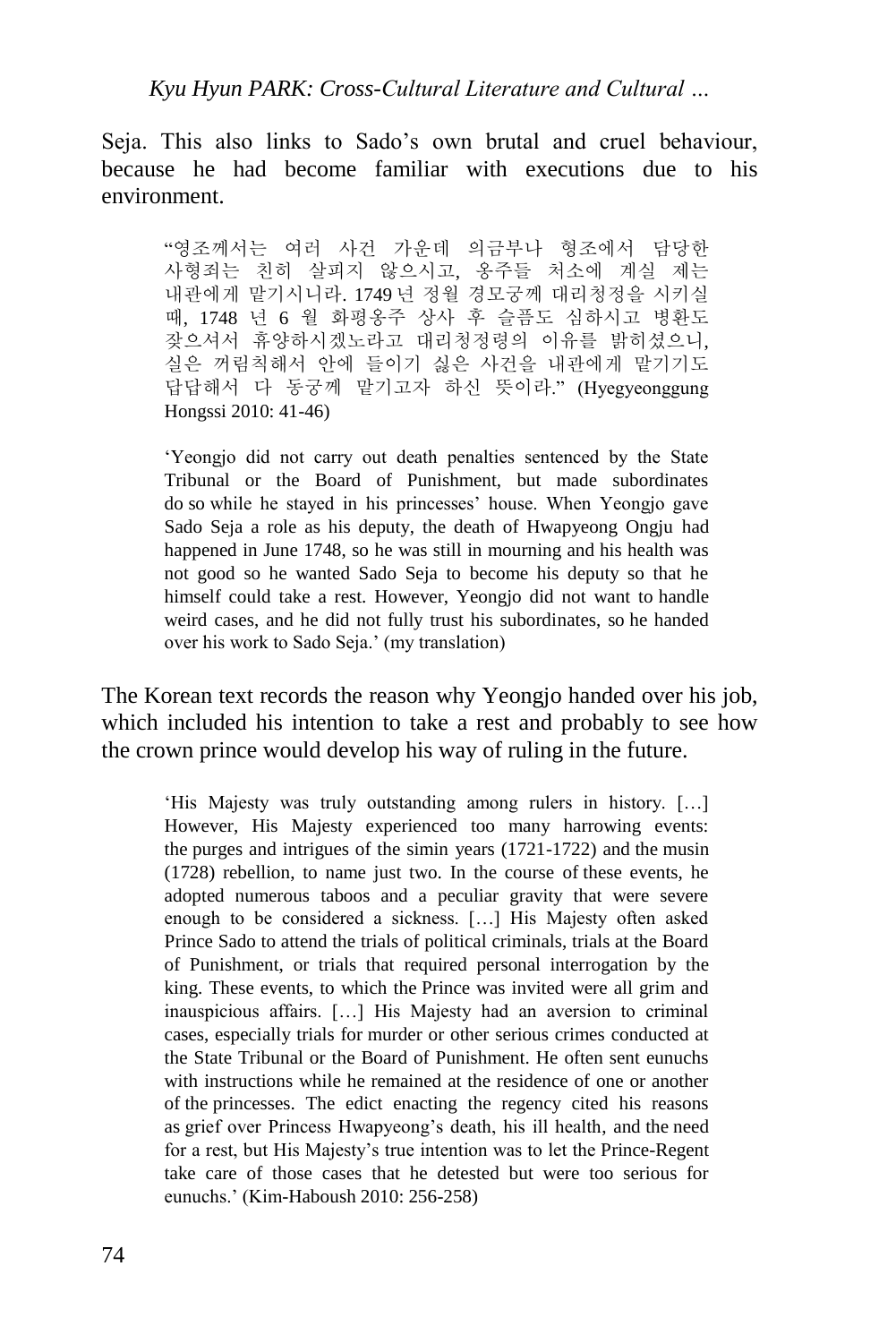Kim-Haboush's English translation also describes the reason for the regency of Sado Seja on behalf of the king in the same way as in the *Hanjungnok* in Korean, as that Yeongjo had experienced a difficult time over his daughter's death and several other incidents. This seems to accord with the view of seeing the world in literature and analysing it in a way, which might be reflected by a reader's value and belonging in a particular environment or culture. Whorf insisted on the interrelationship between language, culture and consciousness. In the Sapir-Whorf hypothesis, Whorf and Sapir argued that culture can construct the consciousness and world-view of a speaker and these can then be displayed in language (Subbiondon 2005: 151). According to Sapir (1970: 207), language does not exist apart from culture, but comes from the "socially inherited assemblage of practices and beliefs", which determine the nature of a speaker's life and society. This is because people express their values using their language. Whorf stated that consciousness tends to be determined culturally, not genetically (Subbiondon 2005: 152). Once Drabble decided to analyse the relationship between Yeongjo and Sado Seja as Oedipal rivals, she went on to analyse all the intentions of both Yeongjo and Sado in terms of Freudian psychoanalysis. Linguistic Relativity is processed in the following logic: (1) differences exist in linguistic categories across language; (2) linguistic categories are able to determine individuals' thinking; and (3) aspects of individuals' thinking differs across linguistic cultures or communities depending on the language they use (Gumperz and Levinson 1996b: 24).

Kim-Haboush's book is written in English, but it is a combination of a Korean context and the English language. The source text is in Korean so the translation can convey the Korean context, but as the target language of the translation is English, the use of a different language might construct new perceptions. Also, the audiences of the translated books are foreign (that is, anything but Korean), especially people from English-speaking countries, so they will have a different analysis of the same story just as Drabble does. However, it would be ambiguous to judge that Yeongjo made Sado Seja take over only tasks involving punishment and execution on the basis of writings of Hyegyeonggung Hongssi. Prince-regency was sometimes tried in the Joseon dynasty. If a king was too old or ill, his crown prince could alternatively or temporarily take over the position of king. There were six instances of prince-regency in the Joseon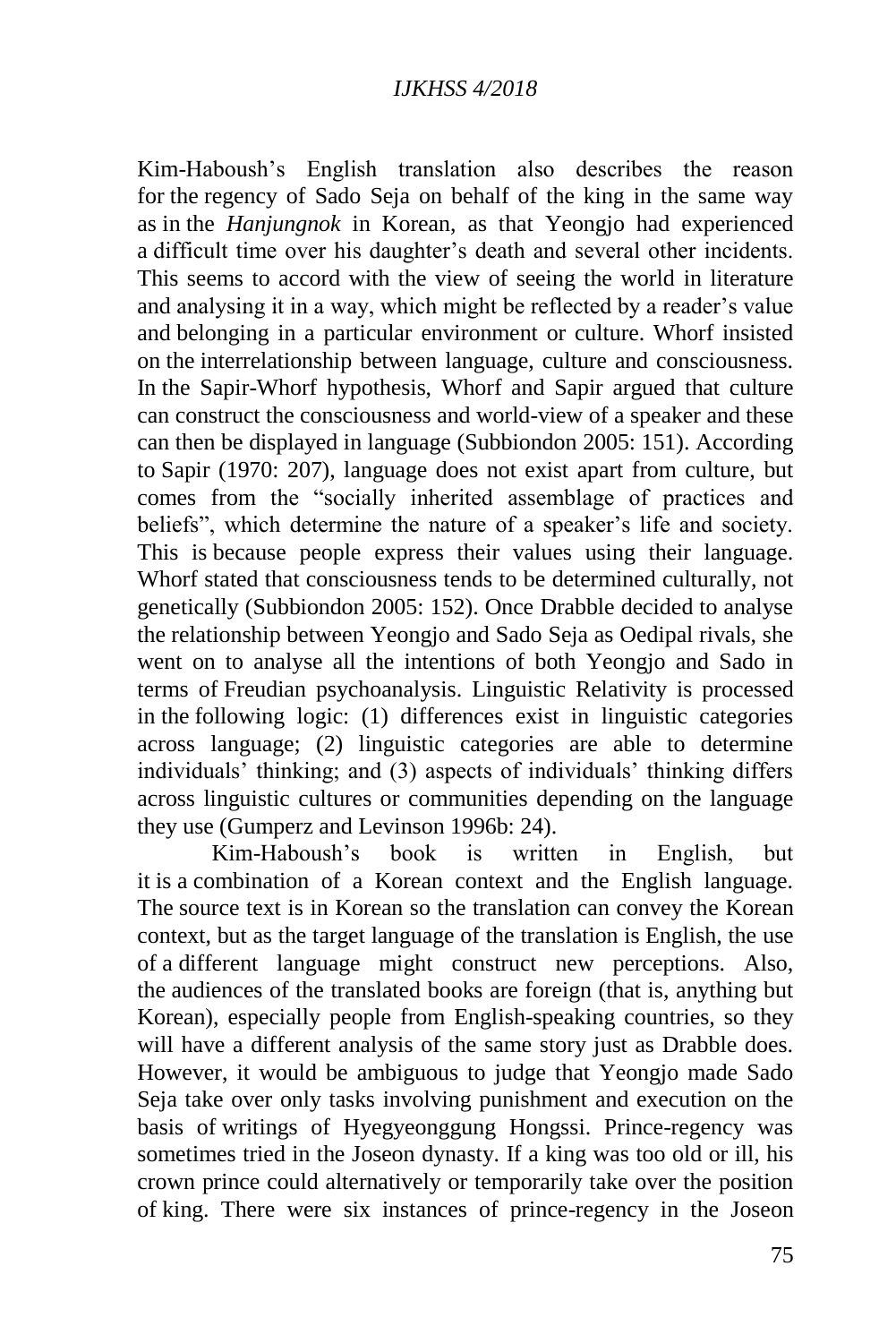dynasty. The aim of a regency was to shift the power in order to give time for a crown prince to prepare to exercise his authority (Cho 2010). Drabble's lack of understanding of traditional Korean customs could explain her diversion from the original story, as she acknowledged that she was not very familiar with traditional Korean culture (Lee & Drabble 2007), or she could have deliberately omitted this background in order to make the story tenser. This could mean that she had injected her own experienced culture and knowledge into her analysis of Korean literature, and this would be natural for the audiences who are not familiar with this aspect. For English speakers, Western works of literature have very possibly been analysed in the Freudian or Oedipal ways, such as *Hamlet* or Greek myths, which would make this insight of psychoanalysis possible (Sohn 2008).

Drabble may also have taken the idea of the Oedipus complex from Hyegyeonggung Hongssi's affection for her sons.

'Although the most common of human relations is that of mother and son, the mother/son tie between myself and the late King was like no other. If it had not been for the late King, I would not be here today; had it not been for me, the late King would not have been protected and preserved. Having experienced hundreds of trials and difficulties and having been each other's support through these stormy years, mother and son both awaited a blessed old age when, in retirement, we could enjoy the peace and prosperity of the nation.' (Kim-Haboush 1996: 199)

It seems that Hyegyeonggung Hongssi showed affection towards her son but she also shows the attachment between herself and son, and *vice versa*. This may have given a clue to Drabble because of the relationship with a possessive desire between mother and son. Drabble could see Hyegyeonggung Hongssi as a strong woman, because she seems to have pride in having a son, who became king after his grandfather and she, anyway, could protect her important son.

Drabble depicted King Yeongjo as wanting to kill his son, Sado Seja, because of a feeling of rivalry, but the royal succession for the kingdom was the most important factor in the Joseon dynasty, as Drabble may have recognised.

'This may be the moment at which I should try to explain to you, to posterity, the reason – if one may call it a reason – why Prince Sado had to die in the rice chest, and not in some less painful or more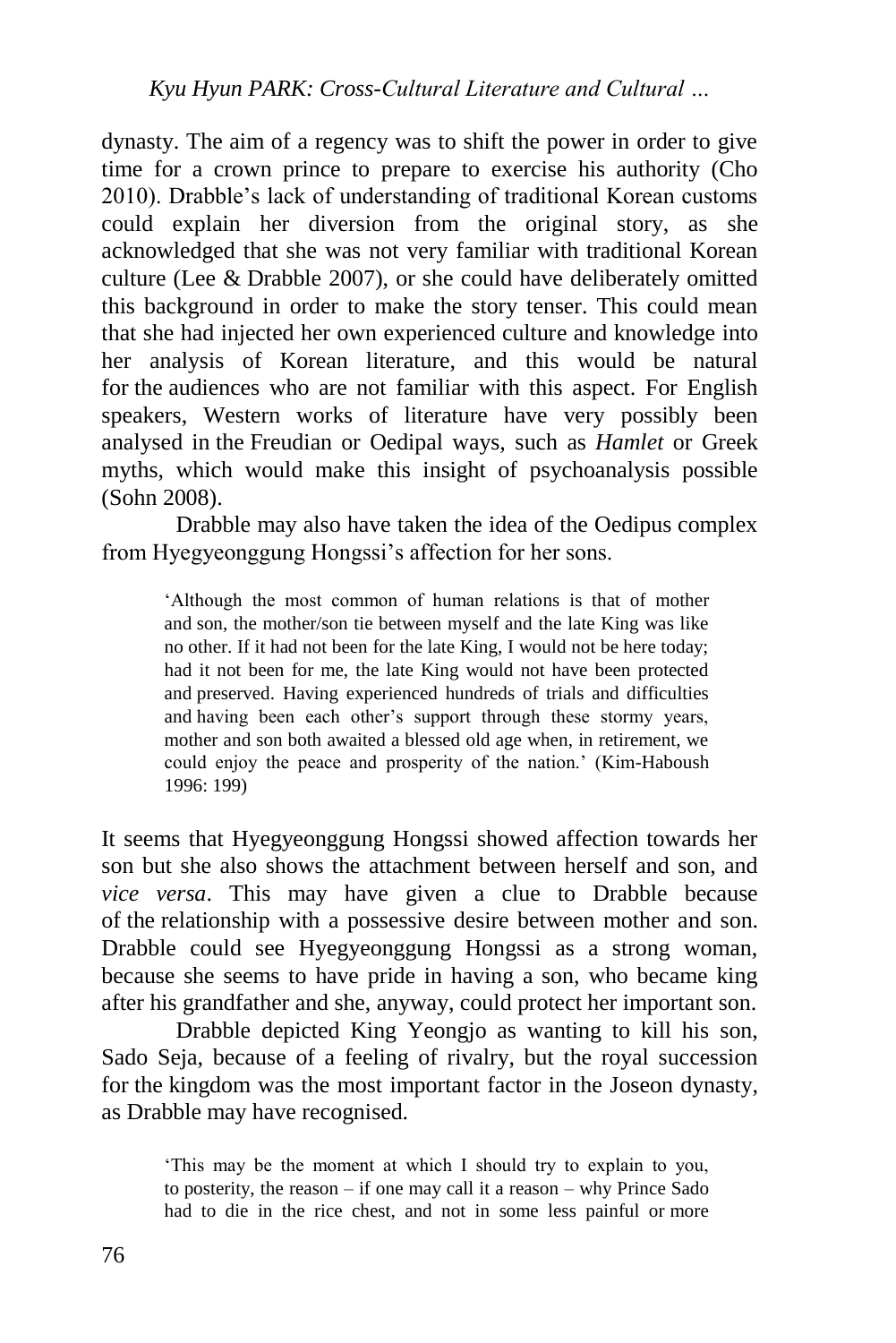dignified manner. Prince Sado had to die like this because it was very important to the state and to the royal succession that he should not die in the manner of a common criminal.' (Drabble 2004: 131)

"대저 경모궁 돌아가신 일에 대해서는 두 가지 의견이 있노라. 한 의견은 그때 영조께서 내리신 처분이 광명정대하다고 하며, 그 처분을 영조의 거룩하신 큰 업적으로 일컬어 '세상 어디에 내놓아도 당당하고 떳떳하다'고 하는 것이라. 또 다른 의견은 경모궁께서 병환이 없으신데 원통히 그리되셨다 하는 것일. 앞의 의견은 경모궁께서 속에 다른 뜻을 품은 죄가 있기에 영조께서 무슨 역적이나 평정하신 듯이 처분 하신 것으로 본 것이니, […] 경모궁을 역적으로 보고 정조를 죄인의 아들로 보는 것이니, 이는 경모궁과 정조 두 분 모두에게 망극한 말씀이라. […] 경모궁께서는 분명히 병환이 있으셨고, 비록 병환 때문이긴 하지만 임금과 나라의 위태로움이 급박한 지경이 되었으니, 영조께서 슬픔은 한이 없지만 어쩔 수 없이 그 처분을 하시니라." (Hyegyeonggung Hongssi 2010: 322)

'There are two opinions on the death of Sado Seja. One is that Yeongjo's decision to put his son in the rice chest was fair so it could be regarded as his great work in the world. Another is that Sado Seja did not have any (mental) disease, but was killed unjustly. The former is that Sado Seja had a hidden intention so Yeongjo treated him as a betrayer, […] Seeing Sado Seja as a betrayer as well as seeing Jeongjo as a betrayer's son, this opinion is immeasurably impolite. […] Sado Seja definitely had a disease and simply because of this illness his existence had threatened the King and the kingdom, so Yeongjo necessarily ordered his son to be put in the rice chest although he was in sorrow at having to do this.' (my translation)

'Two opinions have emerged concerning the event of that year [1762]. One is that His Majesty's decision was an impartial and brilliant act of justice. Those who hold this opinion call it the most sagacious and admirable of His Majesty's accomplishments, one in harmony with all of Heaven and Earth. The other opinion is that Prince Sado was not ill but met that tragedy unjustly. Those who hold the former opinion assume the criminality of Prince Sado, that he harboured a truly evil intent. This renders an aura of righteousness to His Majesty's act. It makes it a meritorious deed of the same nature as vanquishing an enemy nation. But what kind of person does this view make of Prince Sado; where does it leave the late King? This view discredits Prince Sado and the late King. The second view, on the other hand, implies that His Majesty took that extreme measure against the Crown Prince on the basis of mere slander. This opinion might originate in a wish to console Prince Sado and to restore his honour, but it does so at the expense of His Majesty's virtue.' (Kim-Haboush 1996: 216)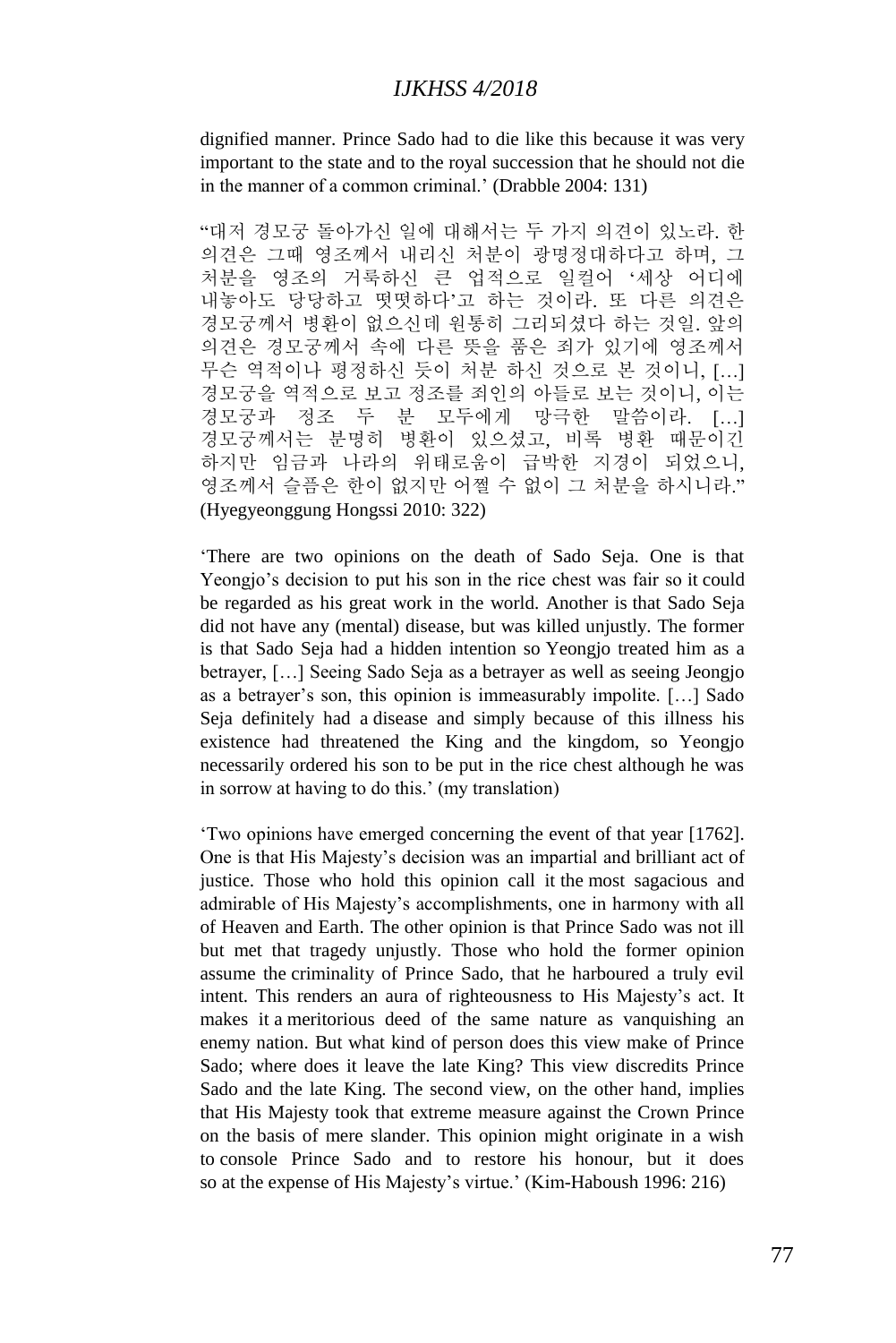Sado Seja went to some trouble to kill people and was obsessed with wearing strange clothes and was afraid of thunder. He is even recorded as mingling with lower-class people to have fun and also sexually abusing some women. This was a problem for Yeongjo because at that time Sado Seja was his only son who could succeed to the Royal throne because there were other families, who were not related to the Yi family (as the Joseon dynasty was the Yi family dynasty), who could threaten the Yi family and seize the throne. The dilemma was also that there had to be a justification for Yeongjo to kill his son; under the law of that time, they did not kill mad people, so if Sado was mad, the King would become a horrible father. Also, if Sado was not mad, then the reason for his death would have to be that he was betraying his father, the King. But this would mean that Jeongjo, the son of Sado, also could not succeed to the throne, because he would be a son of a criminal (Lee 2014). This is all bound up in the cultural knowledge regarding the Confucian royal family in a particularly Korean tradition. Audiences in Korea may have assimilated this easily, but readers from other countries may not see this as a justification, because it is an immoral idea to kill a son, and would be against the rational enlightenment from the Western perspective. Comparing the Korean version and the English translated version, the message would be similar, but the language use seems different. Kim-Haboush directly used the word 'tragedy', unlike the Korean version which just expresses the grief of the situation and of King Yeongjo, who had to decide over his son's life and death. Also, the word 'vanquishing' in Kim-Haboush's translation gives a strong impression regarding Sado Seja. Drabble might have had the idea from this use of strong masculine words of this kind that Sado truly did seem to be a serious rival or even an enemy to the king and his authority.

# 3.2. Reproducing the Understanding of Gender

As Drabble (re)wrote the novel, a female autobiography is revealed as a way to express the oppression of women in a masculine and patriarchal society from a woman's point of view (Smith & Watson 1998). Drabble may also have recognised and analysed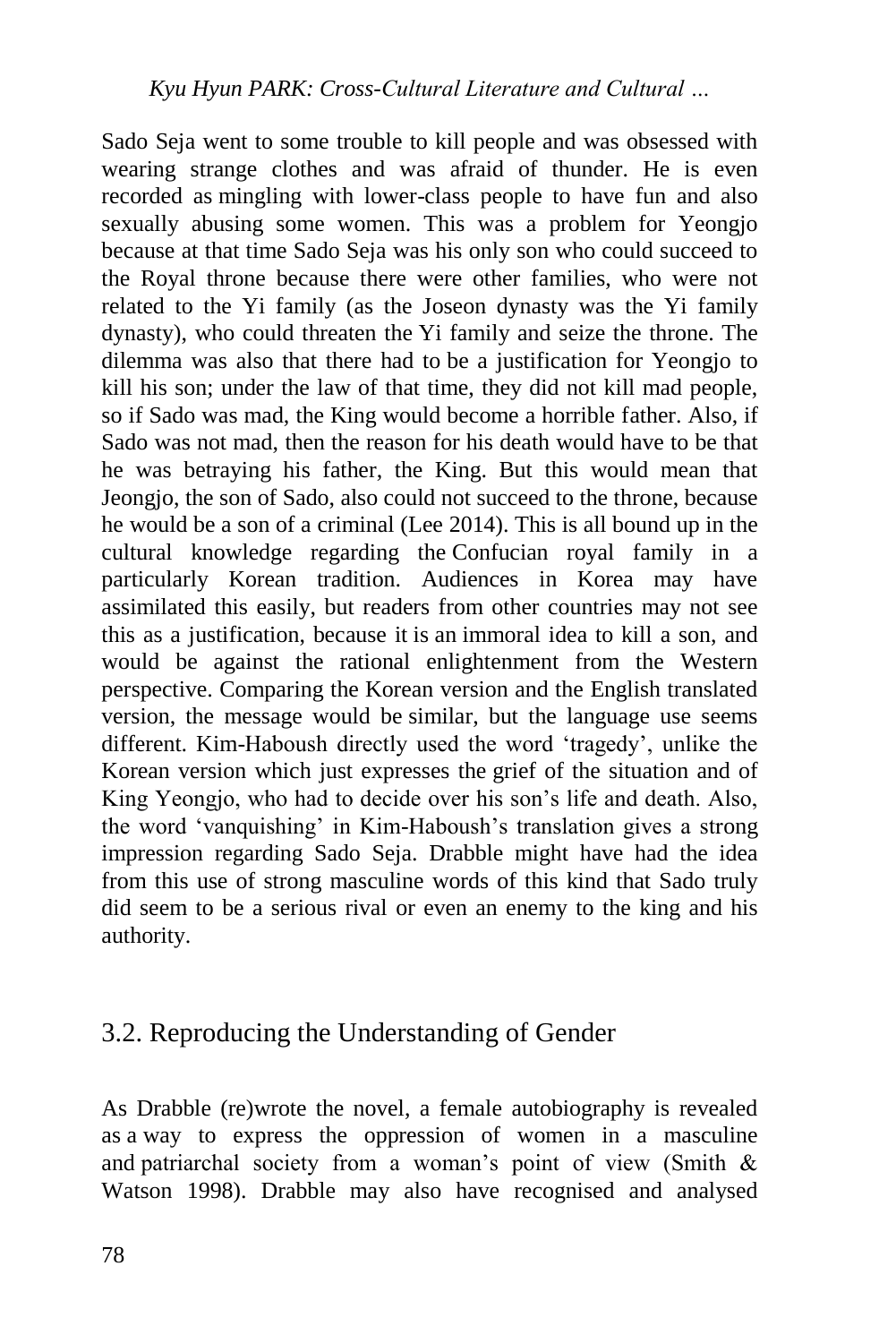Hyegyeonggung Hongssi and her autobiography in this way. However, Hyegyeonggung Hongssi represented her painful feelings by using some direct language (Kim 2005: 170), such as describing how her several attempts at suicide represented the oppression, which she endured from the social structure.

'My mother told me my duty, and told me that it would be fulfilled if I were to submit silently to the act, and to continue to respect my husband. My mother respected my father. I have witnessed this. I knew my duty. It was my duty to conceive and to bear an heir. The act of sex seems to give pleasure to most men, and they seek it, sometimes to their peril. My father-in-law the king had more than one wife: this was his duty. […] Maybe it [intercourse] pleases some women of other social orders, or in other lands. But for me, the act was so bound, so circumscribed, by such a deadly importance. It was like an examination - like those examinations, over which my father and my brother slaved so diligently in the search for advancement and enlightenment. I passed.' (Drabble 2004: 40)

In the novel, Drabble describes the duty of a woman and a wife. She shows how the social gendered role was based on a biological difference. This difference dictated women's duty to keep silent and to obey their husband. The translation of Kim-Haboush also shows a similar content.

'Because of my extreme youth when I had my first child, I did not do well in my maternal duty.' (Kim-Haboush 1996: 74)

'Later, His Majesty reproached me. "You just follow your husband's wishes. You don't even become jealous as other women do". This was the first time that I had been reprimanded since my marriage in kapcha [year] (1744), and I was deeply mortified. it is ironic. A women's jealousy is one of the seven heinous crimes [which are deadly sins], and not being jealous of one's husband's interest in other women is considered a great feminine virtue, yet I was being criticised for not being jealous.' (*ibid*.: 266-267)

Drabble may have been inspired to write this paragraph by some parts of Kim-Haboush's translation. The first extract from Kim-Haboush's translation describes Hyegyeonggung Hongssi's maternal duty as she lost her first baby, and it was her duty to give birth to a son for the royal family as the wife of the crown prince. Both Drabble's and Kim-Haboush's versions contain the injunction about women's silence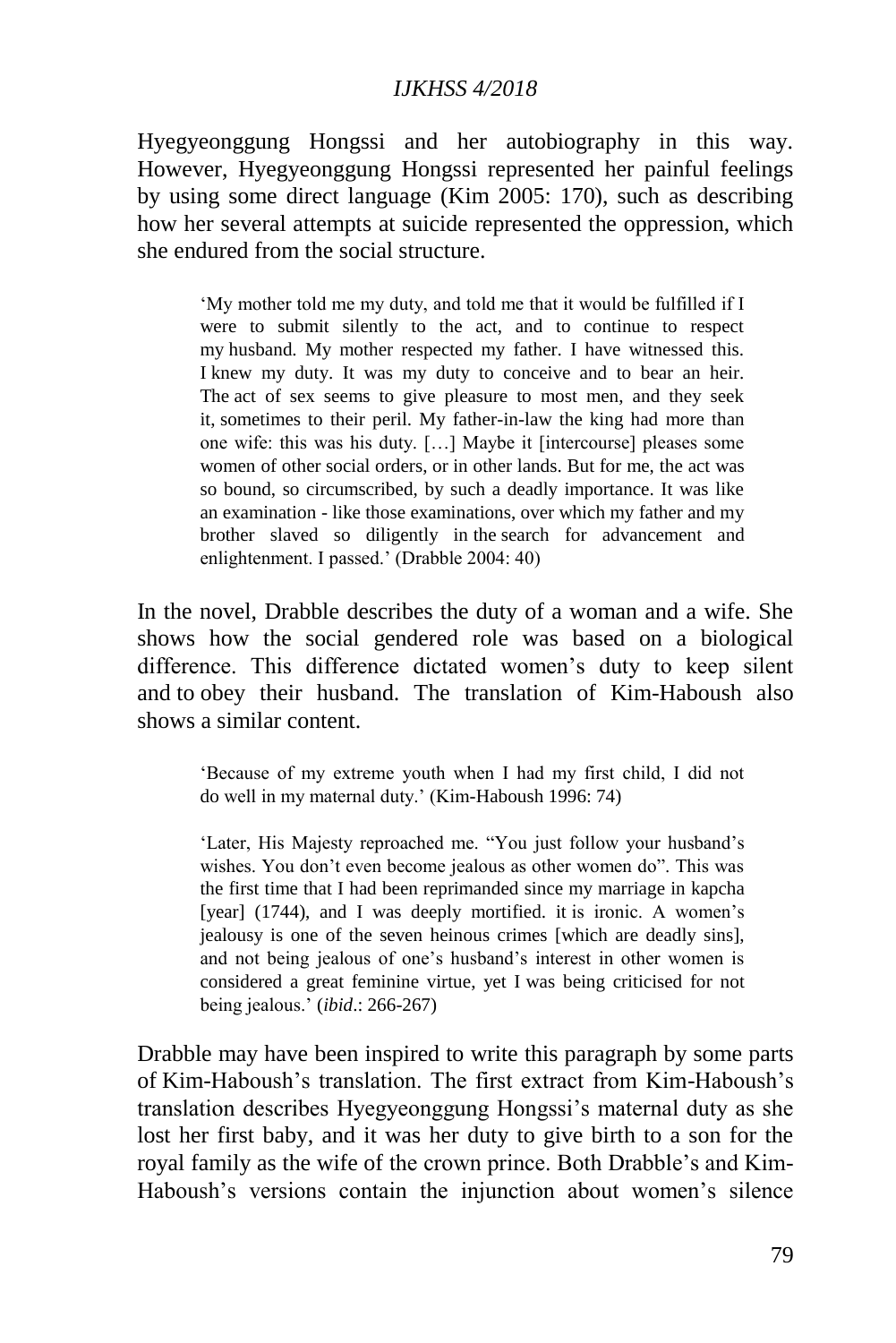and duty for their husband. The voice may be similar but the approach to this content is different between the two. Western intellectuals significantly address the subjectivity and the representation of women. Kristeva (1980) emphasised that women are situated in the representation of silence, absence, lack or hysteria. Drabble may have adapted this idea to analyse Hyegyeonggung Hongssi as a woman. Gender studies in Western countries have focused on recognising women's existence and their minority role in a masculine and patriarchal society. Drabble may have seen Hyegyeonggung Hongssi as a strong woman who could speak out against patriarchy because in the extract from Kim-Haboush's translation, Hyegyeonggung Hongssi was scolded by the king because she did not even feel jealous about her husband's affairs with other women, and she questioned the king's attitude to jealousy and its irony in terms of the teachings of Confucianism. From Drabble's perspective, Hyegyeonggung Hongssi was a loyal woman, who adhered to the Confucian precepts as her duty, because Confucianism contains the hierarchical doctrines of the 'Five Relationships' and the 'Three Bonds.' The five relationships refer to affection between father and son; duty between ruler and subject; distinction between husband and wife; precedence of the old over the young; and trust between friends. The three bonds confirm the hierarchy of authority: the ruler over minister; father over son; and husband over wife (Li 2000: 14). This ideology includes the notions of 男尊女卑*, namjon yobi* ('men should be respected whilst women are belittled') and 男女有別, *namnyo yubyul* ('men and women are in different positions'), which requires obedience by women to their father, husband and son (Choi 2009: 14, [in] Park 2016: 4).

It does not seem that Hyegyeonggung Hongssi blamed Confucianism or its strictness regarding gender-bias, but she seems to have felt that she had been falsely accused because she kept to the Confucian rules, but the king blamed her nevertheless. However, for Drabble, the matter of women's silence became obeying men and being objectified by men: women are seen as men's object, especially a sexual object. She may have thought that during intercourse, women are under men, and this also represents a woman's social status. For women living in a patriarchal society, men's rule is symbolised as a sexual conquest as well.

Yeongjo gave Hyegyeonggung Hongssi another duty.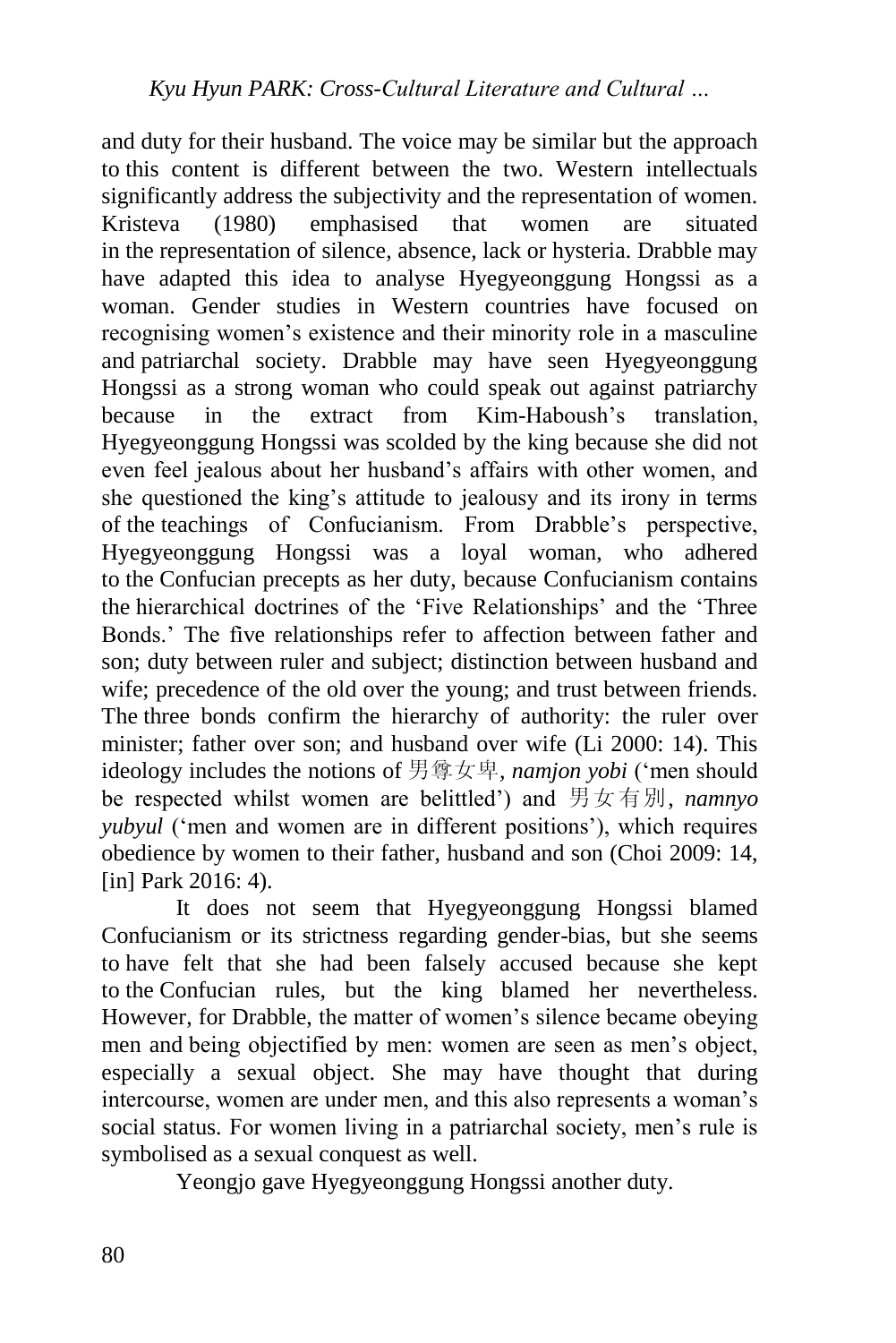'Never, he [King Yeongjo] said to me when I was yet a child, a prepubertal child, never leave traces of red cosmetic on a white cloth. Keep your linen white. Men do not like to see the red smear, he told me. Do not let men see your artifice. […] I now think, with the benefit of maturity and an afterlife, and in light of my readings of nineteenth and twentieth-century anthropological and psychological literature, that he was speaking of men's fear of menstrual blood. But did he know that? Did anyone, at that time, know that? I think not. How eagerly we women may watch for the smear of blood. And how, at times, we, too, may fear to see it.' (Drabble 2004: 20)

'Looking at these images through my envoy's modern eyes brought back to me many memories of formal court life, and of the more intimate scene of my defloration. My father-in-law would not have liked the sight of the red blood on the pale sheets of the nuptial bed, although the shedding of this blood signified the conception of an heir.' (*ibid*.: 28)

"영조께서 […] "여편네 속옷 바람으로 남편을 뵐 것이 아니니, 세자 보는 데 옷을 함부로 헤쳐 보이지 말고, 여편네 수건에 묻은 연지가 비록 고운 연지라 해도 아릅답지 않으니 묻히지 마라" 하시니라. 내 그 경계를 명심받고, 속옷과 연지 일은 늘 마음에 두어 조심하니라."(Hyekyŏngkung Hongssi, 2010: 187)

'Yeongjo said […] "don't show your underwear to your husband, and don't loosen your clothes in front of him, don't leave a stain of rouge on your towel though it is beautiful." I kept this in mind and had always taken care of my underwear and rouge.' (my translation)

'His Majesty came over and said, "Now that I have formally received your gift as your father-in-law, allow me a word of advice. In serving the Crown Prince, please be gentle with him and do not be frivolous of voice or expression. If his eyes wander, pretend that you do not notice. It is not at all an unusual thing in the palace, and so it is best to behave normally, not letting him know that you noticed." He continued, "It is improper for a woman to show her undergarments to her husband. So, do not carelessly loosen your clothes in his presence. There is another thing – the rouge stains on women's towels are not pretty, even though it is rouge. So, do not leave rouge marks on a towel.' (Kim-Haboush 1995: 67-68)

Although Hyegyeonggung Hongssi and Kim-Haboush recorded this happening as Yeongjo's warning about appropriate behaviour for women regarding underwear and rouge, this could also possibly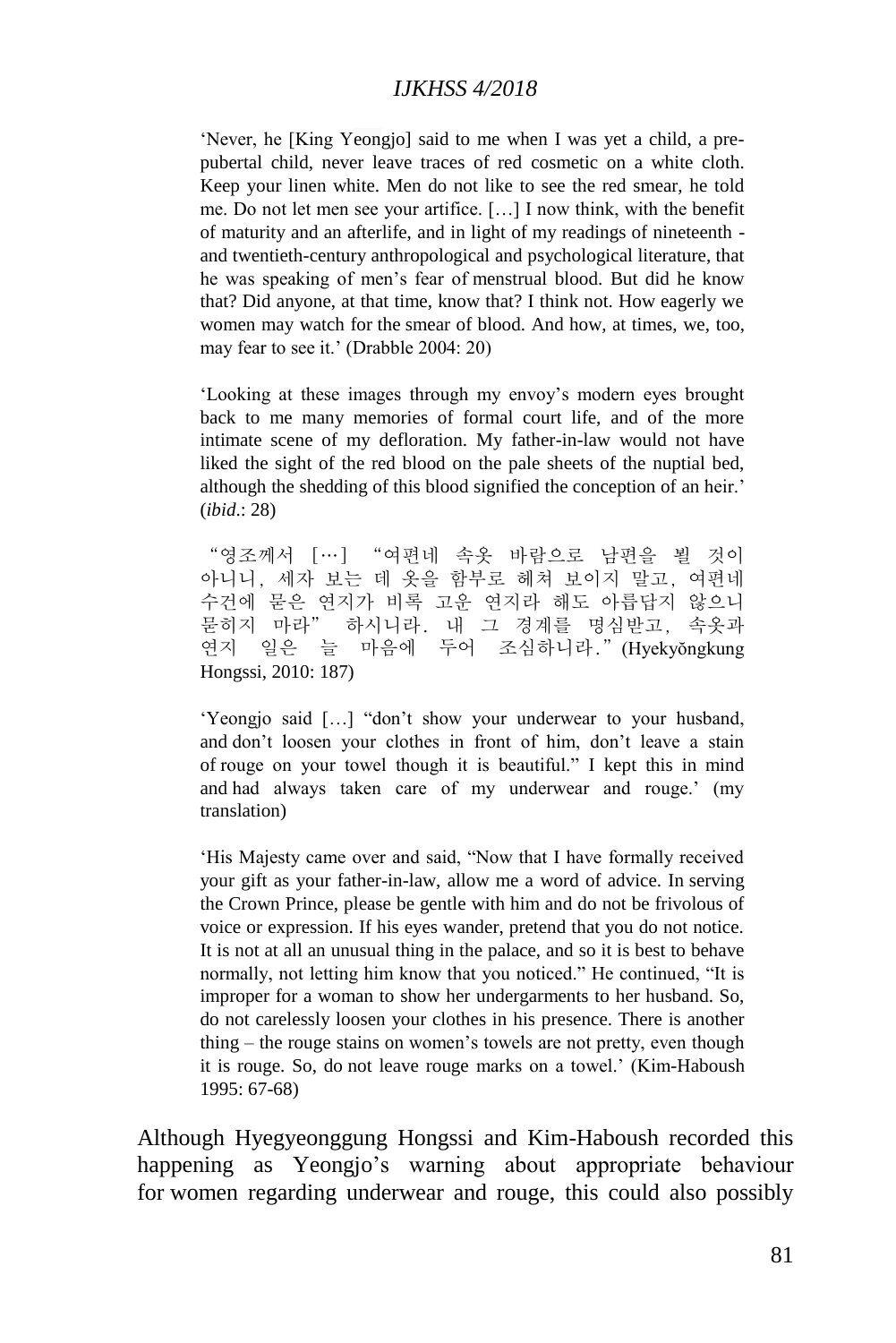lead us to think that Drabble truly accepted Western psychoanalysis in this novel because she stated that Hyegyeonggung Hongssi studied contemporary Western psychoanalysis and assumed that Yeongjo was afraid of the colour red so he prohibited her attitudes regarding this. In Freudian psychoanalysis, there is the connection between 'virginal anxiety' (the "first encounter with the problem of sex") and hysteria in girls. Men avoid deflowering women because of their horror of blood and menstruation, according to Freud (1918). This is because blood and this red colour could link to sadistic fantasies. As a result, common symbols for virginity and defloration in dreams or symptoms are flowers, the breaking of glass, the colour red, blood, and so on. For boys, the anxiety of castration is huge to the extent that they see losing virginity as a form of castration for women, in terms of losing a pure and important part of the body, because both the loss of virginity and castration are unconscious fears for men and women (Erwin 2002: 592-593). This is a cultural element determining how an audience accepts a context depending on the reader's own cultural language and experience.

# 4. Conclusion

This paper discussed how cultural perception can be embedded in language and literature. From the comparison between a work of classical Korean literature, *Hanjungnok*, and English-translated version of it, and a work of British literature, it could discover that receipt of the literature could be various depending on the belonging culture of the audience. The author of the British novel, *The Red Queen*, Margaret Drabble was inspired by the translated version of *Hanjungnok*, and she re-wrote the voice of the protagonist as well as an autobiographer, Hyegyeonggung Hongssi. Hyegyeonggung Hongssi re-states her past life and describes the history that her husband, the crown prince Sado Seja, was killed by the order of his father, King Yeongjo. In the British novel, it illustrates the same Korean historical incident as in *Hanjungnok*; however, in the novel, it would include the Westernised perception to analyse the incident in its description by Hyegyeonggung Hongssi.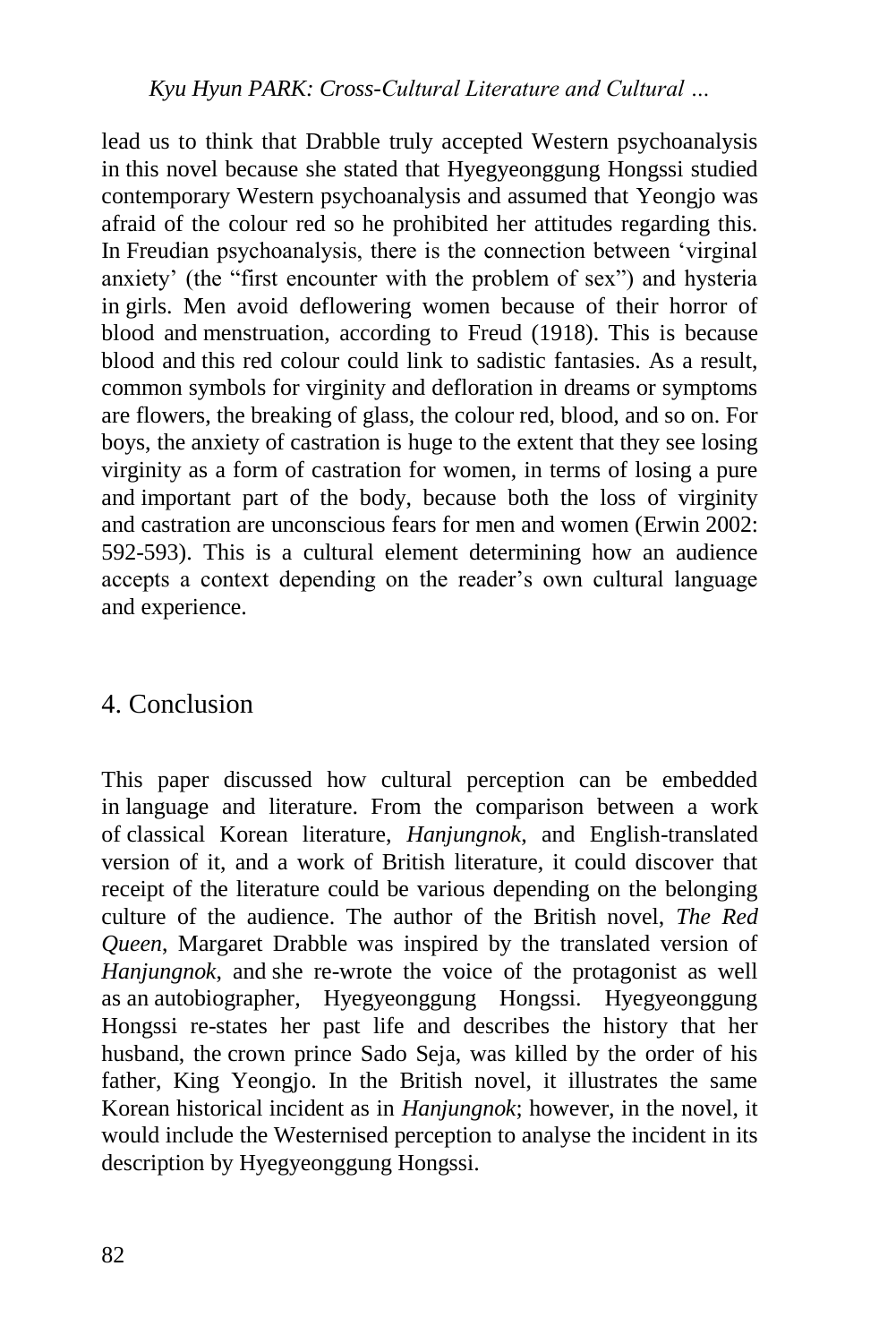First, this paper compared the language use between *Hanjungnok* in Korean and Kim-Haboush's translated one in English. Due to the lack of polite and respectful expressions and discourse in English compared to in Korean, the English-translated version tends to be more straightforward to illustrate people's emotions than the original Korean text, which Hyegyeonggung Hongssi chose indirect speech. To compare the translated version of autobiography and Drabble's novel, it was considerable the distinction between autobiography and novel as a type of literature. Each has a difference: autobiography is the one draws a fact; while, novel is based on fiction. However, it is ambiguous to divide writing between fiction and nonfiction because autobiography also depends on a writer's memory and intention as a novel would do. In this reason, this paper understood that both autobiography and novel would be the reflection of a writer's notion and world-view.

The differently analysed perceptions were featured in illustrating family relations and gender. Both factors were discussed in the original text as well. The relation between the king Yeongjo and his son Sado Seja was the main theme in both texts as Sado Seja ended his life with death ordered by the king. Hyegyeonggung Hongssi originally assumed this as they misunderstood each other because the king expected his son to be a perfect crown prince, who is eligible to succeed his royal throne; but Sado Seja could not follow his expectation but was stressed with this. Drabble analysed this as the classic Freudian psychoanalysis – the Oedipus complex. She put this father and son as rivalry who wants to castrate/kill each other in her Western perspective besides the Confucian or royal tradition of the Joseon dynasty of Korea. Also, Drabble depicted Hyegyeonggung Hongssi as a strong woman, who questioned the gender discrimination and silence of women. However, it seemed that the original Korean text would illustrate as Hyegyeonggung Hongssi adapted the Confucian thinking and gender role as a woman in the past. This may be the combined result with that the Englishtranslation would use strong words and that the British author's Western value is included. From these, it would assume that cultural perception and analysis of literature would be interconnected in the situation, where a reader or writer comes from and belongs to. Furthermore, reproduction of re-writing literature and of representing cases and characters would be reflected by the culture of a writer as literature could be the means of observing a society and its culture.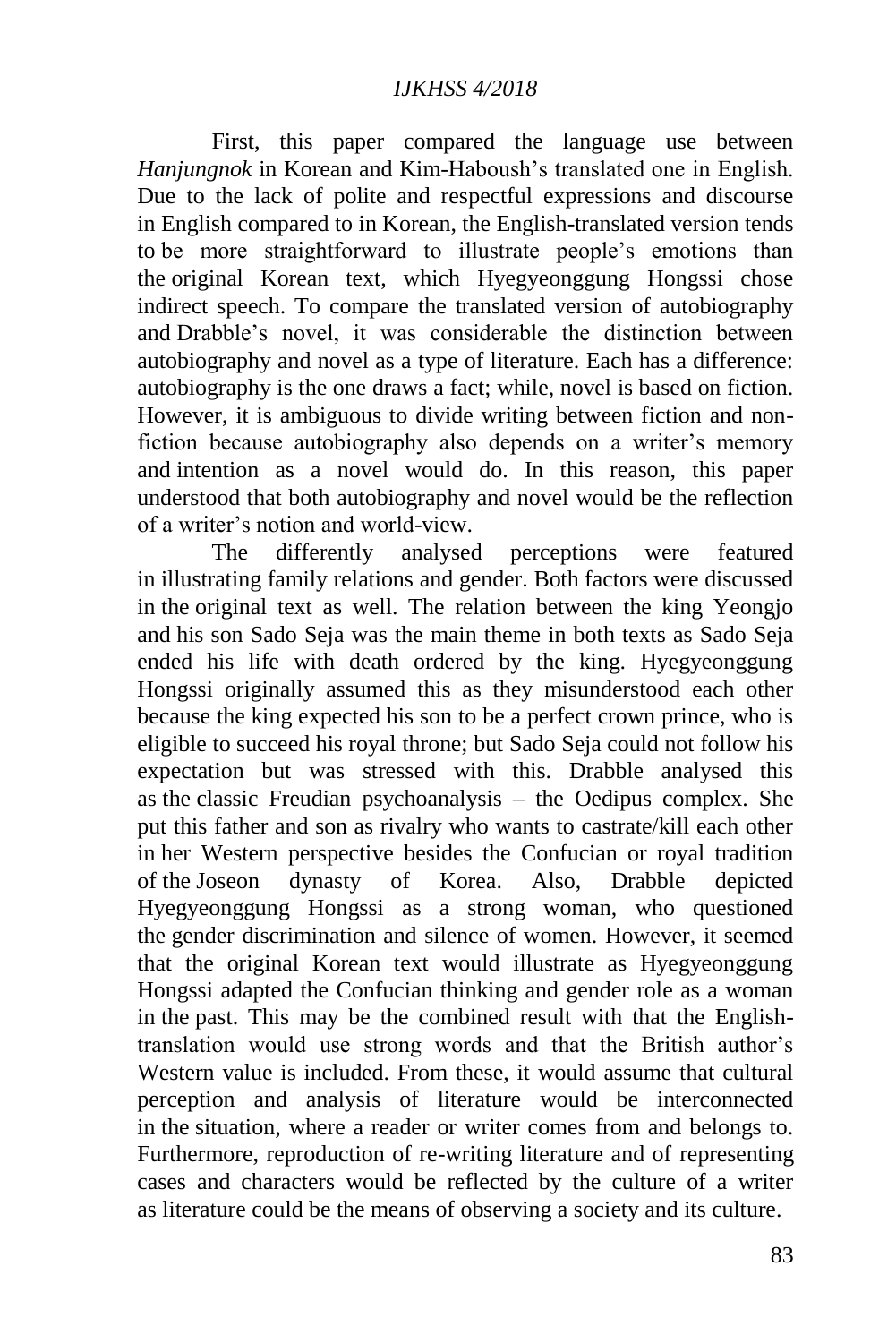*Kyu Hyun PARK: Cross-Cultural Literature and Cultural …*

In further studies, it would be necessary to explore other factors, such as author's or audience's personality or values, attitudes, or individual culture, which could influence to translation or interpretation of literature, besides language and collective culture.

### References

- Aixela, Javier F. 1996. Culture-Specific Items in Translation. [In] *Translation, Power, Subversion*, ed. Roman Alvarez and M. C. Vidal, 52-78. Clevedon: Multilingual Matters.
- Anderson, Linda. 2001. *Autobiography*. New York: Routledge.
- Barker, Chris. 2012. *Cultural Studies: Theory and Practice*. 4<sup>th</sup> Edition. London: Sage.
- Cho, Mieun 조미은. 2010. 조선시대 왕세자 대리청정기 문서연구 Joseonsidae Wangseja Dericheongjeonggi Munseoyeongu. 고문서연구 *Gomunseo Yeongu*. 36: 1-13, http://congress.aks.ac.kr/korean/files/2\_1393908782.pdf (accessed September 1, 2016).
- Cho, Sungsan 조성산. 2000. 혜경궁 홍씨는 왜 '한중록'을 지었는가? Hyegyeonggung Hongssineun Weo 'Hanjungnok'eul Jioetneunga?. 내일을 여는 역사 *Naeileul Yeoneun Yeoksa*. 3: 5-13, http://www.dbpia.co.kr/Journal/ArticleDetail/NODE00643624 (accessed September 1, 2016).
- Choe-Wall, Yang Hi, trans. 1985. *Memoirs of a Korean Queen*. London: Routledge.
- Choi, Hyaeweol. 2009. *Gender and Mission Encounters in Korea: New Women, Old Ways*. Berkeley: University of California Press.
- Choi, Kisook 최기숙. 1994. 자서전, 전기, 역사의 경계와 언술의 정치학 Jaseojeon, Jeongi, Yeoksaui Gyeonggyewa Eonsului Jeongchihak. 여성이론 *YeoSeong Iron*. 1: 122- 139,https://www.dbpia.co.kr/Journal/ArticleDetail/NODE013 84357 (accessed February 14, 2016).
- De Man, Paul. 1979. Autobiography as De-Facement. Comparative Literature 94(5): 919-930.
- Drabble, Margaret. 2004. *The Red Queen*. London: Penguin Books.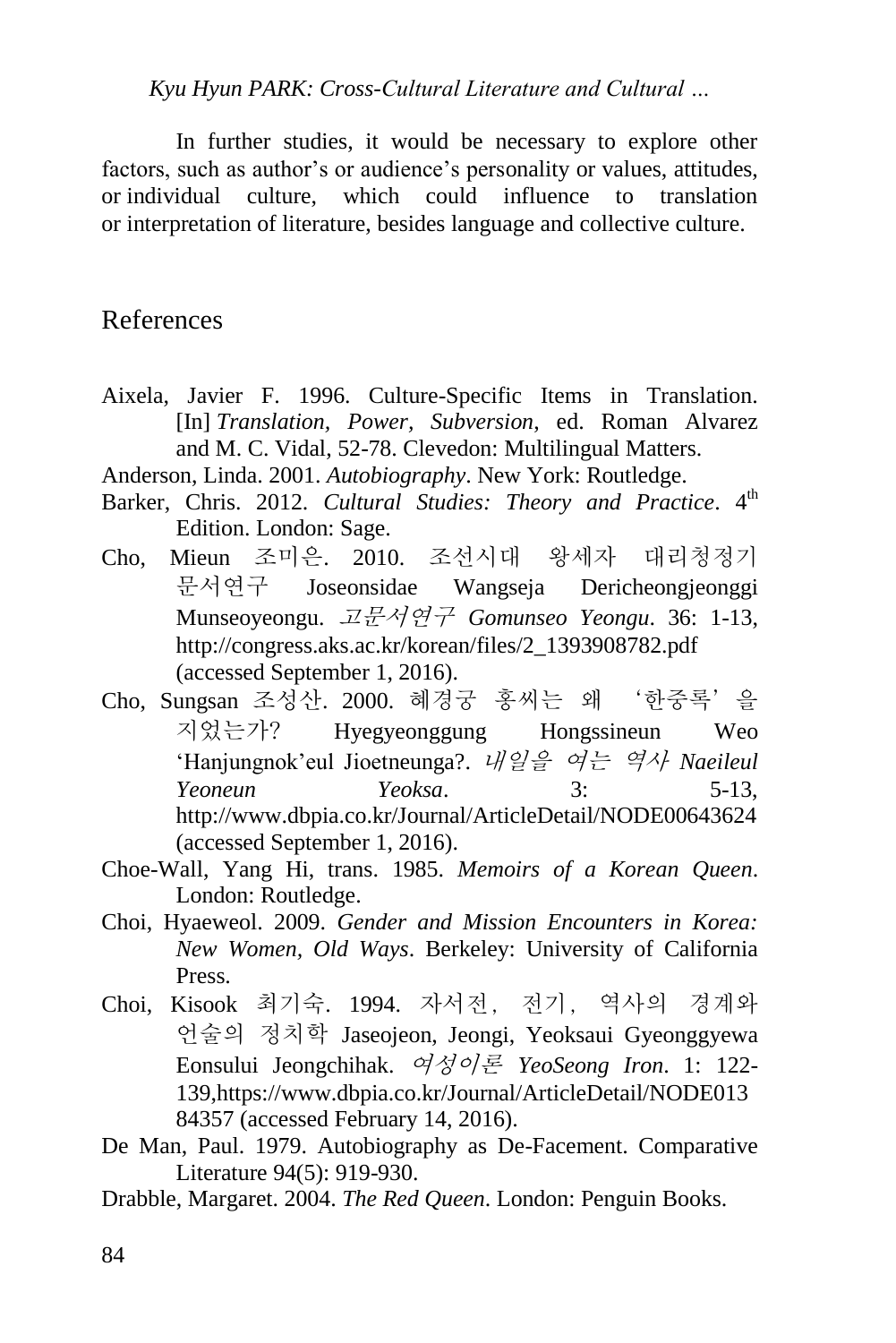- Erwin, Edward. 2002. *The Freud Encyclopedia: Theory, Therapy, and Culture*. Ed. New York: Routledge.
- Etchegoyen, Alicia. 2002. Psychoanalytic Ideas about Father. [In] *The Importance of Fathers: A Psychoanalytic Re-Evaluation*, ed. Judith Trowell and Alicia Etchegoyen, 18-40. New York: Brunner-Routledge.
- Frame, Janet. 1989. *An Autobiography*. Auckland: Century Hutchinson.
- Freud, Sigmund. 1918. Das Tabu der Virginität (Beiträge zur Psychologie des Liebeslebens, III). *Samm-lung kleiner Schriften zur Neurosenlehre* 4: 229-251. Leipzig and Vienna: F. Deuticke
- Grant, Bruce K. and Chin-man Kim, trans. 1980. *Han Joong Nok: Reminiscences in Retirement*. New York, NY: Larchwood Publications Limited.
- Guardian. 2011. 1000 Novels Everyone Must Read. *The Guardian*, March 14.
- Gumperz, John J. and Stephen C. Levinson. 1996a. Introduction: Linguistic Relativity Re-Examined. [In] *Rethinking Linguistic Relativity*, ed. John J. Gumperz and Stephen C. Levinson, 1- 21. Cambridge: Cambridge University Press.
- Gumperz, John J. and Stephen C. Levinson. 1996b. Introduction to Part 1. [In] *Rethinking Linguistic Relativity*, ed. John J. Gumperz and Stephen C. Levinson, 21-36. Cambridge: Cambridge University Press.
- Heo, Mi Kyeong 허미경. 2010. 문학동네 한국고전문학 전집 나왔다 Munhagdongne Hanguggo jeonmunhagjeonjib Nawatda. The *Hankyoreh*. August 23.
- Hyegyeonggung Hongssi 혜경궁 홍씨. 2010. *Hanjungnok* 한중록. Ed. Byeongseol Jeong 정병설. Seoul: 문학동네 Munaktongne.
- Jeong, Eunim 정은임, trans. 2002. 한중록 *Hanjungnok*. Seoul: 이회 Yihwe.
- Johnson, Allen W. and Douglass Price-Williams. 1996. *Oedipus Ubiquitous: The Family Complex in World Folk Literature*. Stanford: Stanford University Press.
- Kelly, Lewis G. 1979. *The True Interpreter*. Oxford: Basil Blackwell.
- Kim Haboush, Jahyun. 2011. The Memoirs of Lady Hyegyŏng. [In] *Finding Wisdom in East Asian Classics,* ed. Wm. Theodore de Bary, 352-364. New York: Columbia University Press.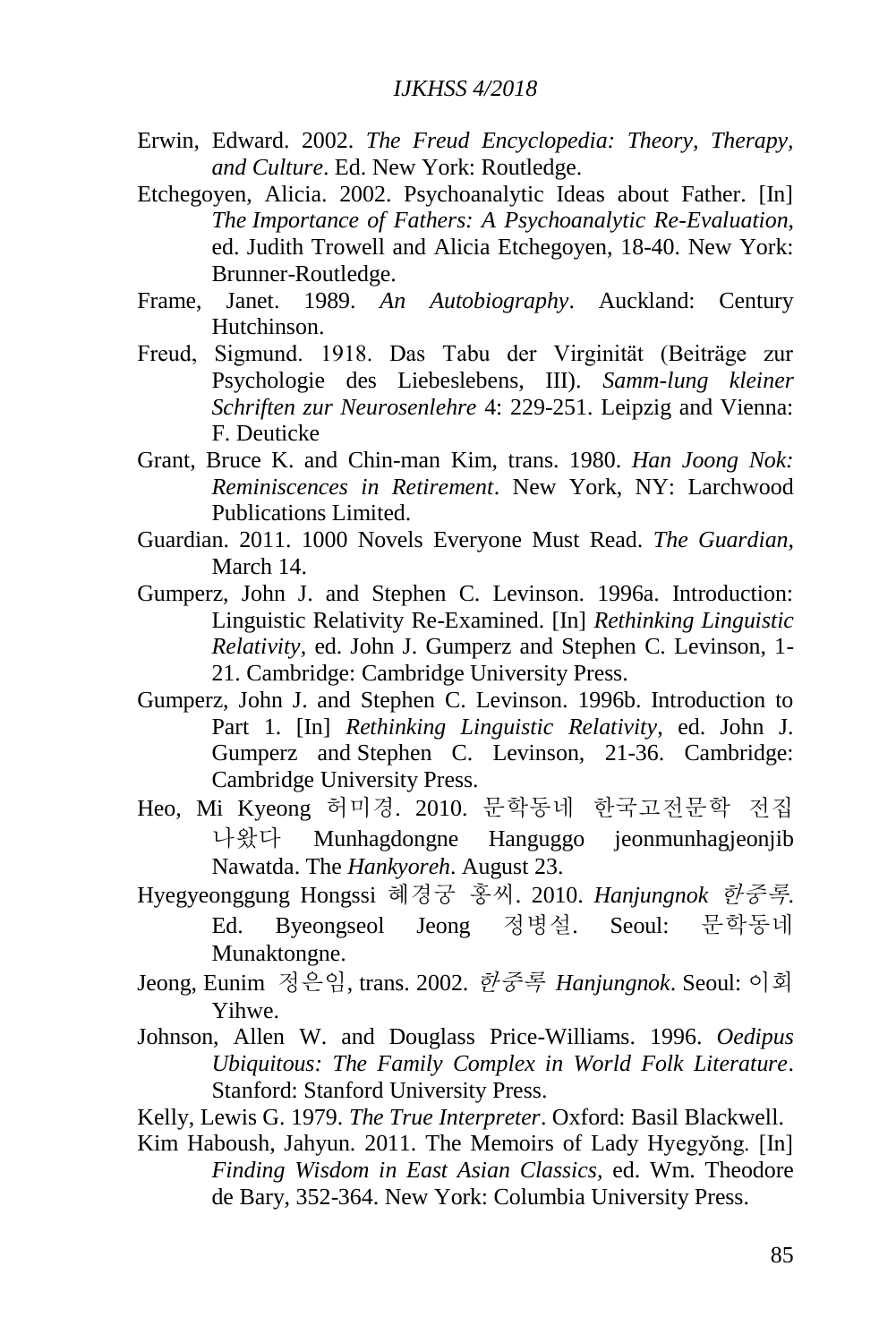*Kyu Hyun PARK: Cross-Cultural Literature and Cultural …*

- Kim-Haboush, Jahyun. 1996. The *Memoirs of Lady Hyegyŏng: the Autobiographical Writings of a Crown Princess of Eighteenth-Century Korea.* Berkeley: University of California Press.
- Kim-Renaud, Young-Key. 2004. Introduction. [In] *Creative Women of Korea: The Fifteenth Through the Twentieth Centuries*, ed. Young-Key Kim-Renaud, 3-25. London: Routledge.
- Kim, Young 김영. 2005. 한일 궁중문학의 본질과 미의식의 표출양상 Hanil Gungjungmunhakui Bonjilgwa Miuisigui Pyochulyangsang. 일본문화 연구 *Ilbonmunhwa Yeongu*. 27: 163-178, http://www.dbpia.co.kr/Journal/ArticleDetail/NODE01034994

(accessed February 5, 2016).

- Kim, Youngshin 김영신. 2009. 번역본 Han Joong Nok Gwa The Memoirs of Lady Hyegyong 비교 연구: 충실성과 가독성을 중심으로 Beonyeokbon Han Joong Nok Gwa The Memoirs of Lady Hyegyong Bigyo Yeongu: Chungsilseonggwa Gadokseongeul Jungsimeuro. 번역학 연구 *Beonyeokak Yeongu*. 10(3): 53-75.
- Kristeva, Julia. 1980. *Desire in Language: A Semiotic Approach to Literature and Art*. New York: Columbia University Press.
- Lee, Deokil 이덕일. 2014. 이덕일의 고금통의 2 *Yideokilui Gogeumtonguil 2*. Paju: 김영사 Gimyeongsa.
- Lee, Young-oak and Margaret Drabble. 2007. An Interview with Margaret Drabble. *Contemporary Literature*. 48(4): iv-498, http://muse.jhu.edu/article/233041 (accessed February 14, 2016).
- Li, Chenyang. 2000. Introduction: Can Confucianism Come to Terms with Feminism? [In] *The Sage and the Second Sex: Confucianism, Ethics, and Gender.* ed. Chenyang Li, 1-22. Chicago: Open Court.
- Marcus, Laura. 1994. *Auto/biographical Discourses: Criticism, Theory, Practice*. Manchester: Manchester University Press.
- Park, Inchan 박인찬. 2012. 동양과 서양사이 Dongyanggwa Seoyang Sai. 새한영어 영문학 *Saehanyeongeo Yeongmunhak*. 54(1): 39-64, http://book.aks.ac.kr/lib/down2.asp?idx=891 (accessed August 5, 2016).